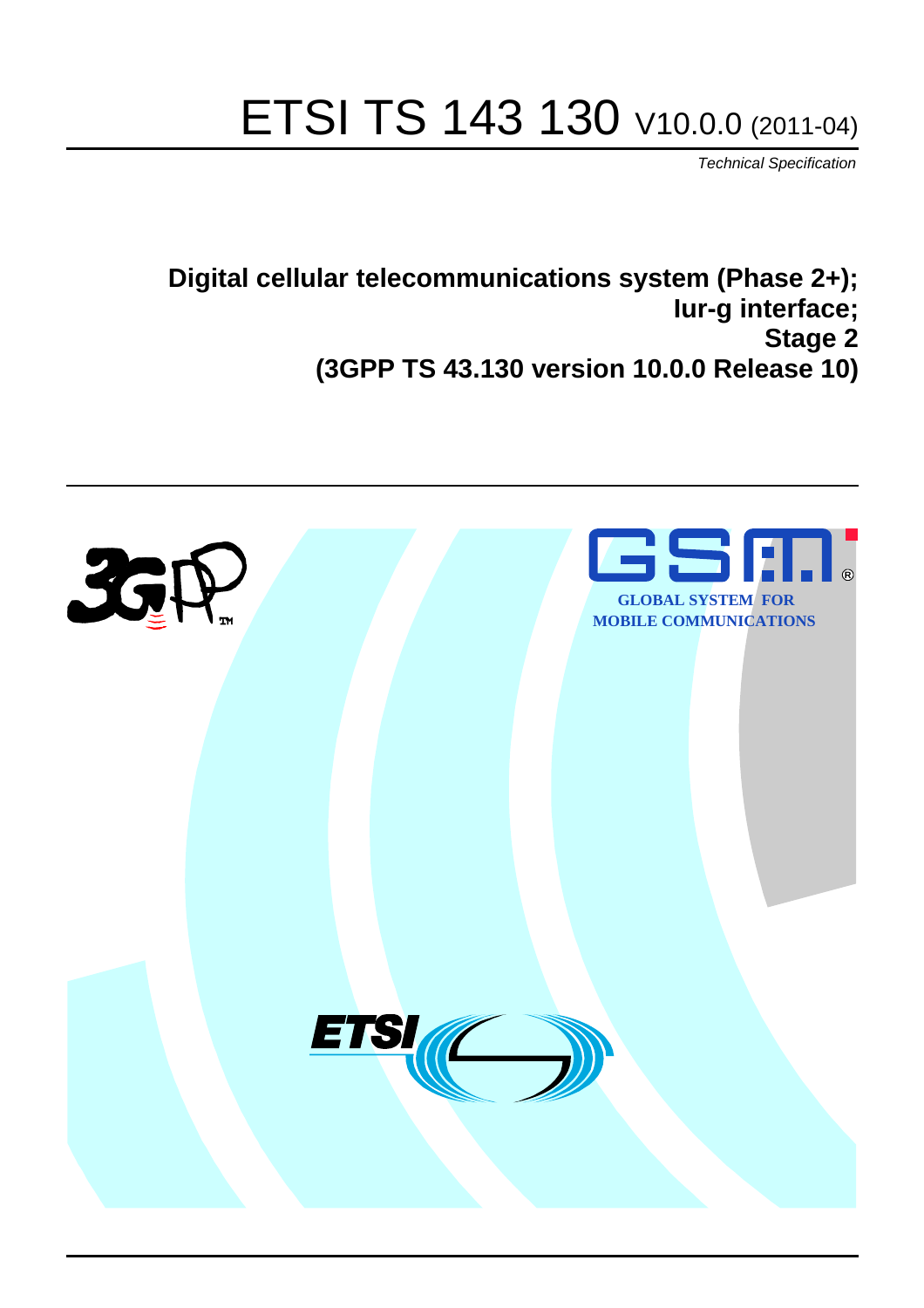Reference RTS/TSGG-0143130va00

> Keywords **GSM**

#### *ETSI*

#### 650 Route des Lucioles F-06921 Sophia Antipolis Cedex - FRANCE

Tel.: +33 4 92 94 42 00 Fax: +33 4 93 65 47 16

Siret N° 348 623 562 00017 - NAF 742 C Association à but non lucratif enregistrée à la Sous-Préfecture de Grasse (06) N° 7803/88

#### *Important notice*

Individual copies of the present document can be downloaded from: [http://www.etsi.org](http://www.etsi.org/)

The present document may be made available in more than one electronic version or in print. In any case of existing or perceived difference in contents between such versions, the reference version is the Portable Document Format (PDF). In case of dispute, the reference shall be the printing on ETSI printers of the PDF version kept on a specific network drive within ETSI Secretariat.

Users of the present document should be aware that the document may be subject to revision or change of status. Information on the current status of this and other ETSI documents is available at <http://portal.etsi.org/tb/status/status.asp>

If you find errors in the present document, please send your comment to one of the following services: [http://portal.etsi.org/chaircor/ETSI\\_support.asp](http://portal.etsi.org/chaircor/ETSI_support.asp)

#### *Copyright Notification*

No part may be reproduced except as authorized by written permission. The copyright and the foregoing restriction extend to reproduction in all media.

> © European Telecommunications Standards Institute 2011. All rights reserved.

**DECT**TM, **PLUGTESTS**TM, **UMTS**TM, **TIPHON**TM, the TIPHON logo and the ETSI logo are Trade Marks of ETSI registered for the benefit of its Members.

**3GPP**TM is a Trade Mark of ETSI registered for the benefit of its Members and of the 3GPP Organizational Partners. **LTE**™ is a Trade Mark of ETSI currently being registered

for the benefit of its Members and of the 3GPP Organizational Partners.

**GSM**® and the GSM logo are Trade Marks registered and owned by the GSM Association.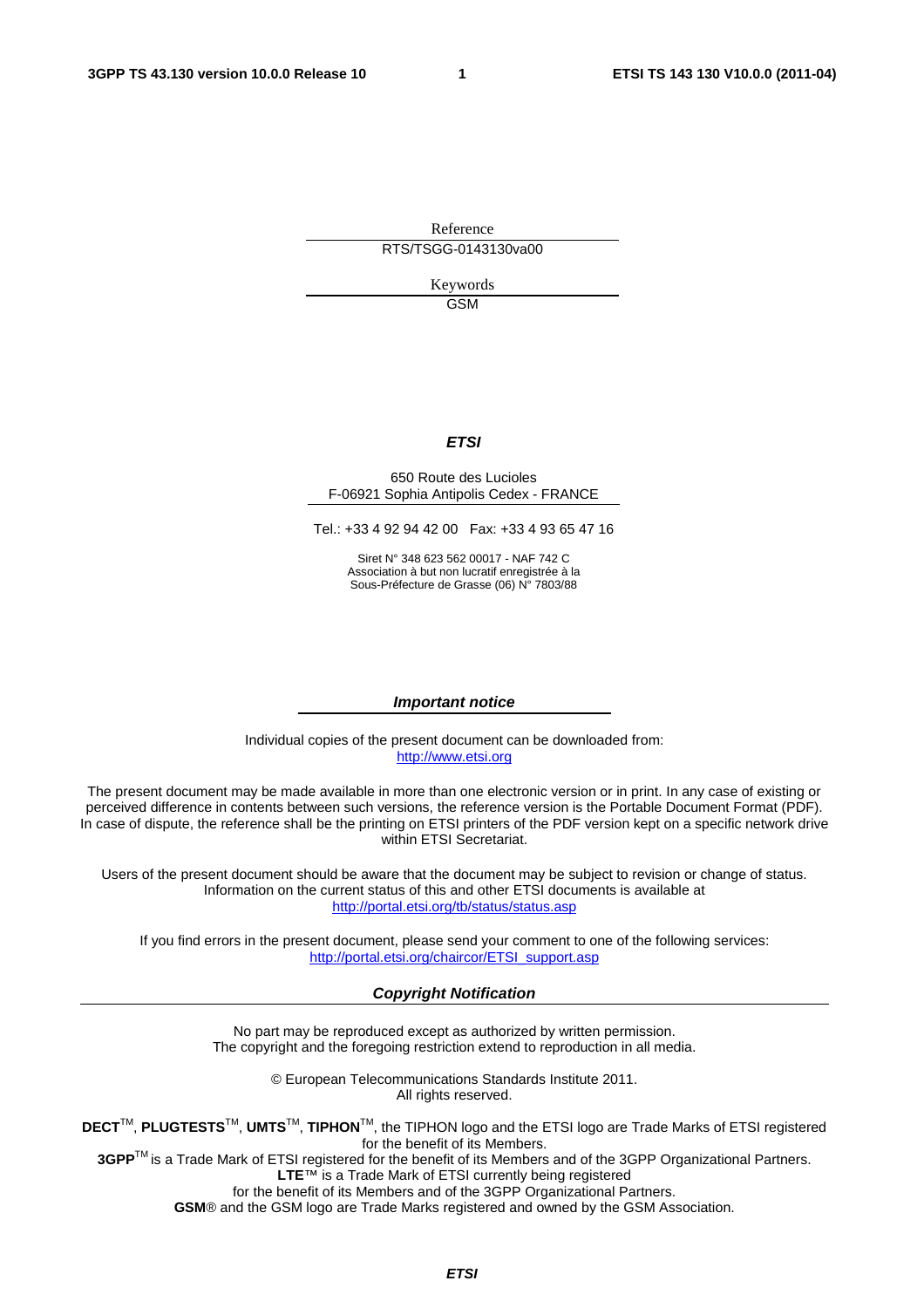# Intellectual Property Rights

IPRs essential or potentially essential to the present document may have been declared to ETSI. The information pertaining to these essential IPRs, if any, is publicly available for **ETSI members and non-members**, and can be found in ETSI SR 000 314: *"Intellectual Property Rights (IPRs); Essential, or potentially Essential, IPRs notified to ETSI in respect of ETSI standards"*, which is available from the ETSI Secretariat. Latest updates are available on the ETSI Web server [\(http://webapp.etsi.org/IPR/home.asp\)](http://webapp.etsi.org/IPR/home.asp).

Pursuant to the ETSI IPR Policy, no investigation, including IPR searches, has been carried out by ETSI. No guarantee can be given as to the existence of other IPRs not referenced in ETSI SR 000 314 (or the updates on the ETSI Web server) which are, or may be, or may become, essential to the present document.

# Foreword

This Technical Specification (TS) has been produced by ETSI 3rd Generation Partnership Project (3GPP).

The present document may refer to technical specifications or reports using their 3GPP identities, UMTS identities or GSM identities. These should be interpreted as being references to the corresponding ETSI deliverables.

The cross reference between GSM, UMTS, 3GPP and ETSI identities can be found under [http://webapp.etsi.org/key/queryform.asp.](http://webapp.etsi.org/key/queryform.asp)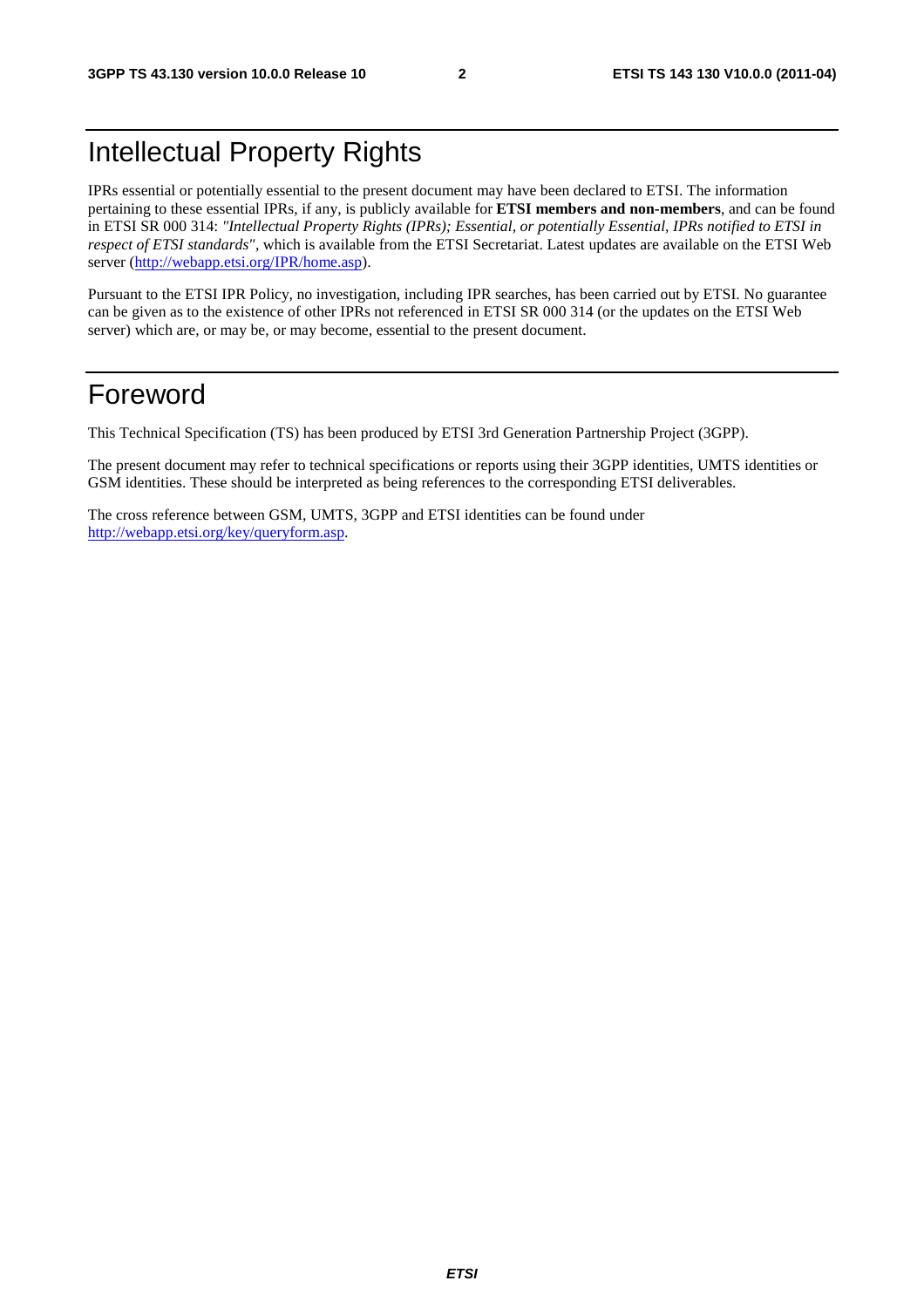$\mathbf{3}$ 

# Contents

| 1                             |  |
|-------------------------------|--|
| 2                             |  |
| 3                             |  |
| 3.1                           |  |
| 3.2                           |  |
| 3.3                           |  |
| 4                             |  |
| 4.1                           |  |
| 4.2                           |  |
| 4.3                           |  |
| 5                             |  |
| 5.1                           |  |
| 5.1.1                         |  |
| 5.1.2                         |  |
| 5.1.3                         |  |
| 5.2                           |  |
| 6                             |  |
| 6.1                           |  |
| 6.2                           |  |
| 6.3                           |  |
| 6.4                           |  |
| 7                             |  |
| 7.1                           |  |
| 7.2                           |  |
| 7.2.1                         |  |
| 7.2.2                         |  |
| 7.2.3                         |  |
| 7.2.4                         |  |
| 7.2.5                         |  |
| 7.2.6.1                       |  |
| 7.2.6.2                       |  |
| 7.2.6.3                       |  |
| 7.2.6.3.1                     |  |
| 7.2.6.3.2                     |  |
| 7.3                           |  |
| 7.4                           |  |
| 7.4.1                         |  |
| 7.4.2                         |  |
| 7.4.3                         |  |
| 7.4.4                         |  |
| <b>Annex A (Informative):</b> |  |
|                               |  |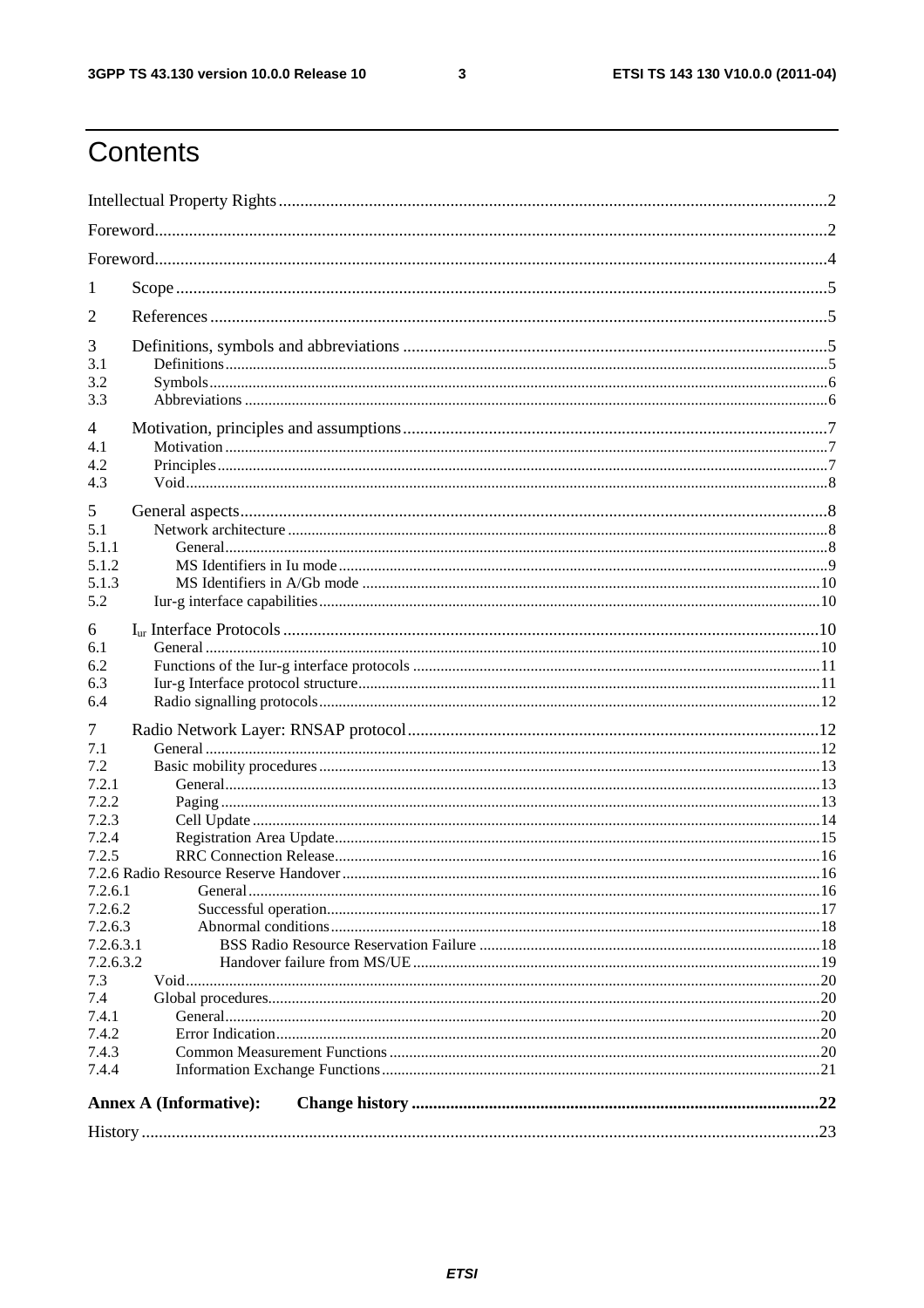# Foreword

This Technical Specification has been produced by the 3<sup>rd</sup> Generation Partnership Project (3GPP).

The contents of the present document are subject to continuing work within the TSG and may change following formal TSG approval. Should the TSG modify the contents of the present document, it will be re-released by the TSG with an identifying change of release date and an increase in version number as follows:

Version x.y.z

where:

- x the first digit:
	- 1 presented to TSG for information;
	- 2 presented to TSG for approval;
	- 3 or greater indicates TSG approved document under change control.
- y the second digit is incremented for all changes of substance, i.e. technical enhancements, corrections, updates, etc.
- z the third digit is incremented when editorial only changes have been incorporated in the document.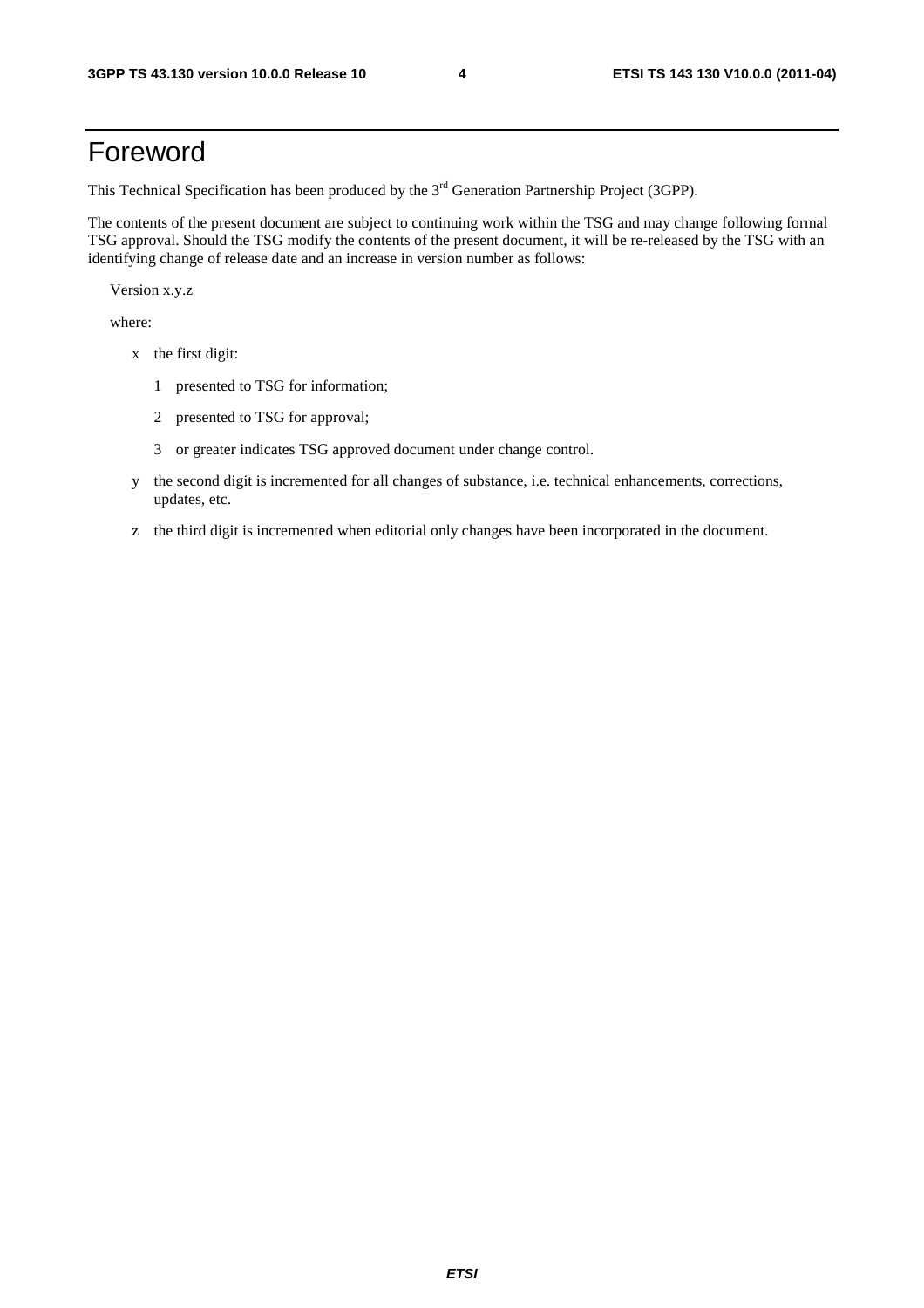### 1 Scope

The present document provides an overview of the Iur-g interface. It describes the motivation, principles and functionality of this interface. It does not contain the detailed description, which it is included in the stage 3 Technical Specifications.

# 2 References

The following documents contain provisions which, through reference in this text, constitute provisions of the present document.

- References are either specific (identified by date of publication, edition number, version number, etc.) or non-specific.
- For a specific reference, subsequent revisions do not apply.
- For a non-specific reference, the latest version applies. In the case of a reference to a 3GPP document (including a GSM document), a non-specific reference implicitly refers to the latest version of that document *in the same Release as the present document*.
- [1] 3GPP TR 21.905, '3rd Generation Partnership Project; Technical Specification Group Services and System Aspects; Vocabulary for 3GPP Specifications'
- [2] 3GPP TS 23.236, '3rd Generation Partnership Project; Technical Specification Group Services and System Aspects; Intra-domain connection of Radio Access Network (RAN) nodes to multiple Core Network (CN) nodes'
- [3] 3GPP TS 25.331, '3rd Generation Partnership Project; Technical Specification Group Radio Access Network; RRC Protocol Specification'
- [4] 3GPP TS 25.420, '3rd Generation Partnership Project; Technical Specification Group Radio Access Network; UTRAN Iur Interface General Aspects and Principles'
- [5] 3GPP TS 25.423, '3rd Generation Partnership Project; Technical Specification Group Radio Access Network; UTRAN Iur Interface RNSAP Signalling'
- [6] 3GPP TS 43.051, 'Technical Specification 3rd Generation Partnership Project; Technical Specification Group GSM/EDGE Radio Access Network; Overall description - Stage 2; (Release 5)'
- [7] 3GPP TS 44.118, '3rd Generation Partnership Project; Technical Specification Group GSM EDGE Radio Access Network; Mobile radio interface layer 3 specification, Radio Resource Control Protocol (RRC); *Iu mode*'

# 3 Definitions, symbols and abbreviations

### 3.1 Definitions

For the purposes of the present document, the terms and definitions given in 3GPP TR 21.905 [1] and the following ones apply:

**A/Gb mode:** mode of operation of the MS when connected to the Core Network via GERAN and the A and/or Gb interfaces.

**MS:** Unless stated otherwise, this refers with no distinction to both MS and UE.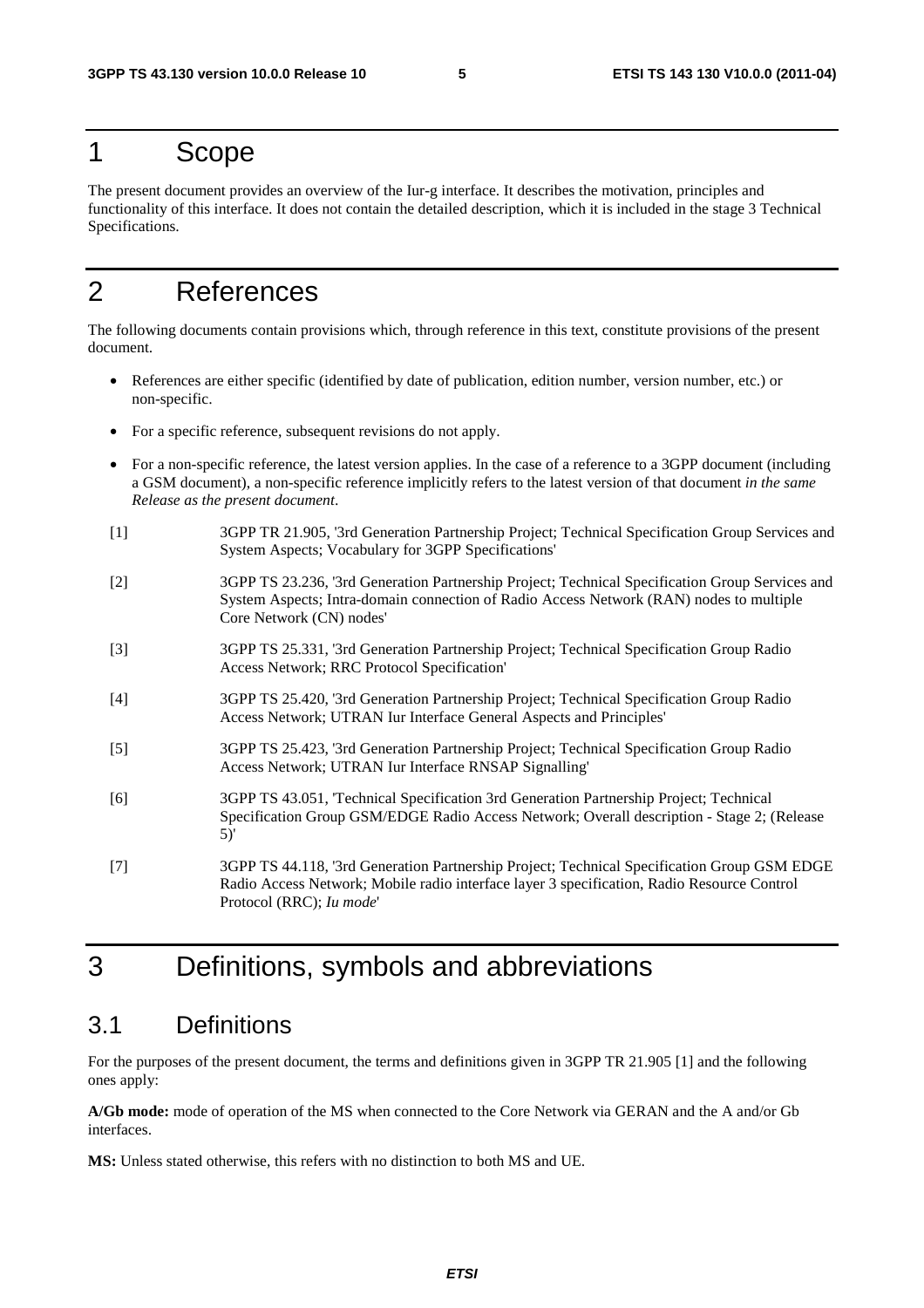**Iu mode:** mode of operation of the MS when connected to the Core Network via GERAN or UTRAN and the Iu interface.

**RAN node**: a BSS or a RNC.

# 3.2 Symbols

For the purposes of the present document, the following symbols apply:

| Interface between a BSS and an MSC                     |
|--------------------------------------------------------|
| Interface between a BSS and an SGSN                    |
| Interface between a BSS/RNC and the CN                 |
| Interface between two RNSs                             |
| Interface between two BSSs or between a BSS and an RNS |
| Interface between a GERAN MS and a BSS                 |
| Interface between a UE and the RNS                     |
|                                                        |

### 3.3 Abbreviations

For the purposes of the present document, the following abbreviations apply:

| BSC          | <b>Base Station Controller</b>               |
|--------------|----------------------------------------------|
| <b>BSS</b>   | <b>Base Station Sub-system</b>               |
| <b>CBSS</b>  | <b>Controlling Base Station Sub-system</b>   |
| CN.          | Core Network                                 |
| <b>CRNC</b>  | <b>Controlling Radio Network Controller</b>  |
| <b>GERAN</b> | <b>GSM/EDGE Radio Access Network</b>         |
| <b>GPRS</b>  | General Packet Radio Service                 |
| <b>GRA</b>   | <b>GERAN Registration Area</b>               |
| LA           | <b>Location Area</b>                         |
| <b>MS</b>    | <b>Mobile Station</b>                        |
| <b>MSC</b>   | Mobile Switching Centre                      |
| <b>NACC</b>  | Network Assisted Cell Change                 |
| <b>NNSF</b>  | <b>NAS Node Selection Function</b>           |
| <b>RA</b>    | Routeing Area                                |
| <b>RAN</b>   | Radio Access Network                         |
| <b>RNC</b>   | Radio Network Controller                     |
| <b>RNS</b>   | Radio Network Sub-system                     |
| <b>RNSAP</b> | Radio Network Subsystem Application Part     |
| <b>RNTI</b>  | Radio Network Temporary Identity             |
| <b>RRA</b>   | <b>RAN Registration Area</b>                 |
| RRM          | Radio Resource Management                    |
| <b>SBSC</b>  | Serving Bsc                                  |
| <b>SBSS</b>  | Serving Bss                                  |
| SGSN         | Serving GPRS Support Node                    |
| <b>SRNC</b>  | <b>Serving RNC</b>                           |
| <b>TBSS</b>  | <b>Target BSS</b>                            |
| UE           | <b>User Equipment</b>                        |
| <b>UMTS</b>  | Universal Mobile Telephony System            |
| <b>URA</b>   | <b>UTRAN Registration Area</b>               |
| <b>UTRAN</b> | <b>UMTS Terrestrial Radio Access Network</b> |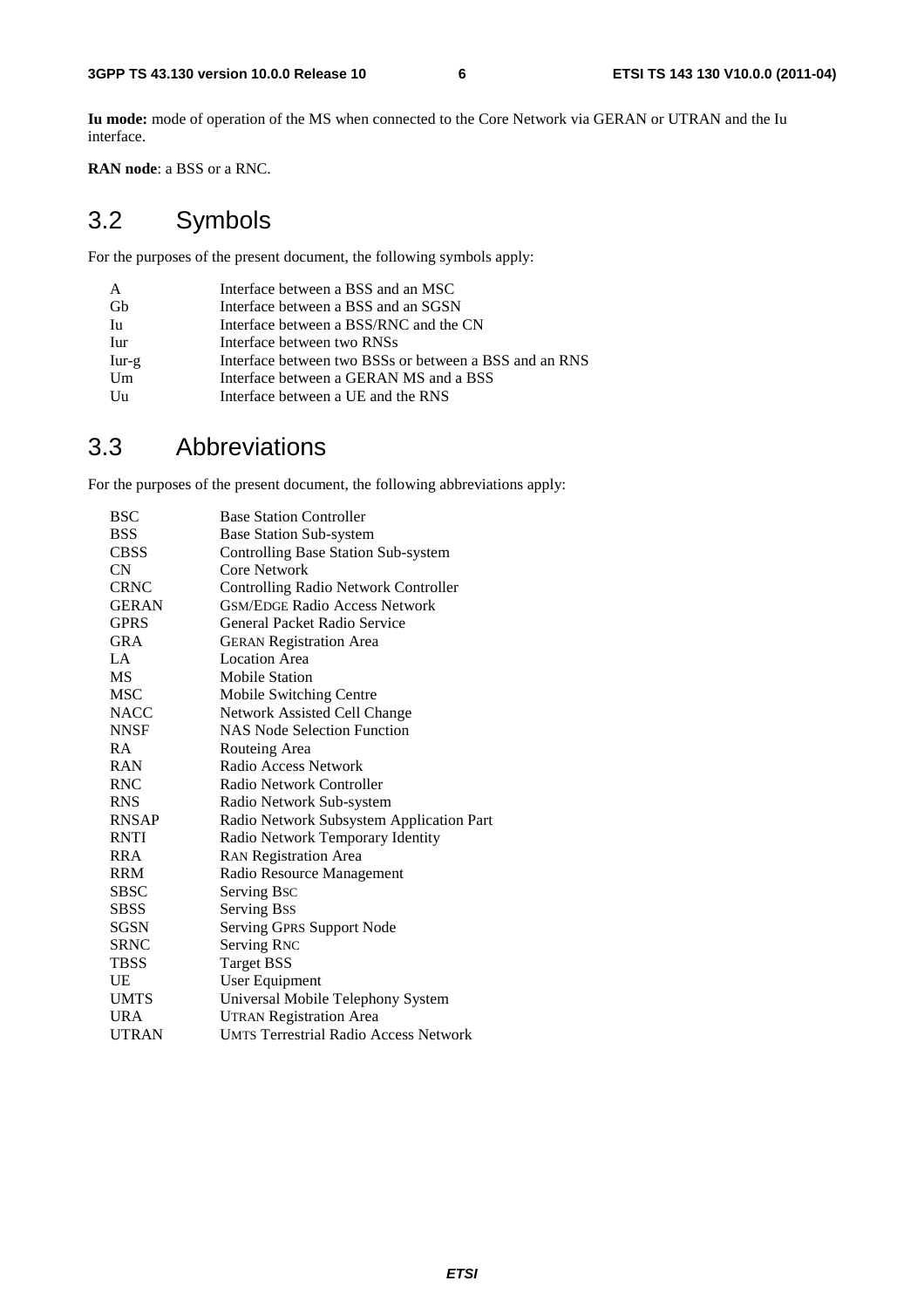# 4 Motivation, principles and assumptions

### 4.1 Motivation

As part of the work to connect GERAN via the Iu interface to the CN, the GRA and RNTI concepts have also been adopted for the GERAN. With these concepts, an inactive mobile in the RRC-GRA\_PCH state (see 3GPP TS 44.118 [7]) will perform signalling to the network whenever it changes the GRA. Since GRAs need not be constrained by BSC coverage areas, it is possible that the MS reselects a cell on a different BSC but on the same GRA. In order maintain the ability to page the mobile in the GRA with the correct RNTI, as well as to enable a path for a GRA update procedure with the serving BSC, it is necessary to have an Iur-g interface between the BSSs.

The same principle applies for dual-RAN capable mobiles. The architecture specifications permit network operators to design networks that alleviate the potential problem caused by dual mode mobiles frequently toggling between UTRAN and GERAN coverage areas (e.g. in indoor coverage situations): for instance, common LAIs and RAIs for GERAN and UTRAN cells in the same geographical area. Defining GERAN and UTRAN cells in common LAs and RAs permits an inactive mobile to change from GERAN to UTRAN coverage or, vice versa, without any signalling to the network. Prior to Release 5, this is possible because GSM/GPRS is does not use the connection oriented Iu interface. From Release 5 on, an *inactive* MS would signal to the network when a cell change involving change of RAN takes place. To prevent this, operators may configure GRA IDs and URA IDs to indicate the same registration area. To enable paging across these registration areas, as well as to enable the possibility to perform GRA/URA update procedures with the serving BSC/RNC, it is necessary to have an Iur-g interface between the BSS and the RNC.

The definition of GRAs/URAs has the following benefits:

- It increases the MT call success rate: by reducing the frequency of updates, it reduces the time during which the MS is believed by the RAN to be in the old registration area, when paging requests would fail.
- It reduces the amount of signalling on the radio interface, since the mobile does not need to indicate cell changes when moving within a GRA/URA.
- For the same reason, it reduces the amount of signalling in the network, thus decreasing the number of updates and of SRNC/SBSC relocation procedures.

The Iur-g may bring other benefits:

- Support for the SRNC/SBSC relocation procedure: the current SRNS relocation procedure defined for UTRAN using the Iur interface could be reused, improving the performance of the procedure. The Cell Update and Relocation Commit messages could be transferred over this interface.

# 4.2 Principles

The Iur-g interface shall be designed based on the following principles:

- The Iur-g interface shall be open.
- From a logical standpoint, this interface is a point to point interface between one BSS and one BSS or RNC within a PLMN. From a physical point of view, the interface could share Iu or other transmission resources.
- The Iur-g interface is optional. The presence of the Iur-g shall be transparent to the MS: the 3GPP specifications shall ensure that all mobiles function correctly irrespective of the presence or absence of the Iur-g interface.
- This interface shall support the exchange of signalling information between a BSS and a BSC/RNC. The Iur-g interface shall not carry user information.
- A GRA contains one or more GERAN cells and zero or more UTRAN cells. A URA contains one or more UTRAN cells and zero or more GERAN cells.
- NOTE: The term RAN Registration Area (RRA) is used in this document to refer to a registration area irrespective of whether it contains GERAN cells, UTRAN cells or both types of cells. The terms GRA and URA will be used in GERAN and UTRAN specifications, respectively, where GRAs may contain UTRAN cells and URAs may contain GERAN cells.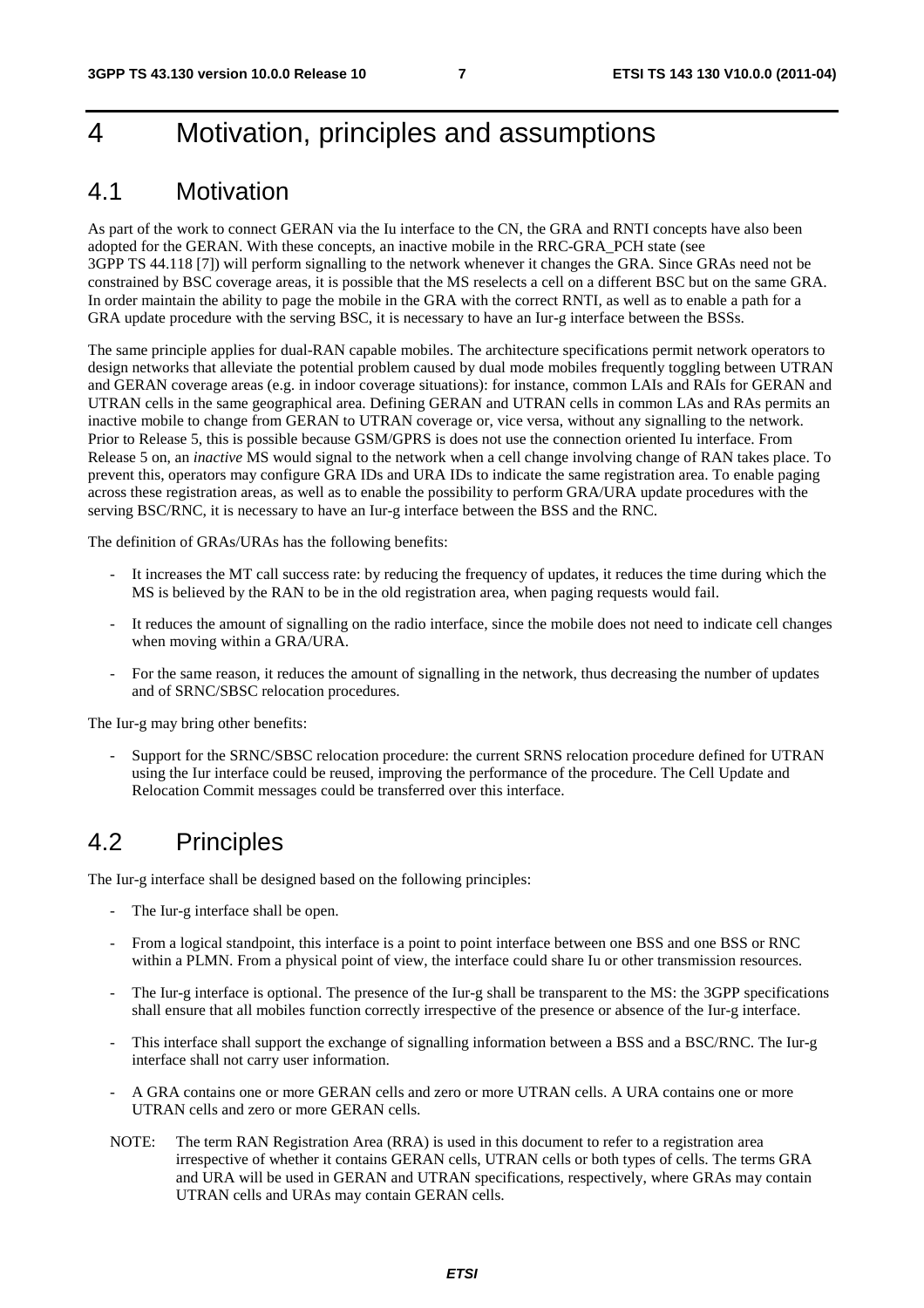- In *Iu mode*, the BSC has been allocated an identifier (BSC-Id) from the same pool of numbers as the RNC-Id.

# 4.3 Void

# 5 General aspects

### 5.1 Network architecture

#### 5.1.1 General

The Iur-g interface is the logical interface between two BSSs in *Iu mode* or between an RNS and a BSS in *Iu mode* or between a BSS in *A/Gb mode* and a UTRA-NTDD RNS. The different Iur-g interface combinations are depicted in Figure 1 and Figure 1a.



**Figure 1: Reference architecture for the Iur-g interface (BSS in Iu mode).** 



**Figure 1a: Reference architecture for the Iur-g interface (BSS in** *A/Gb* **mode)**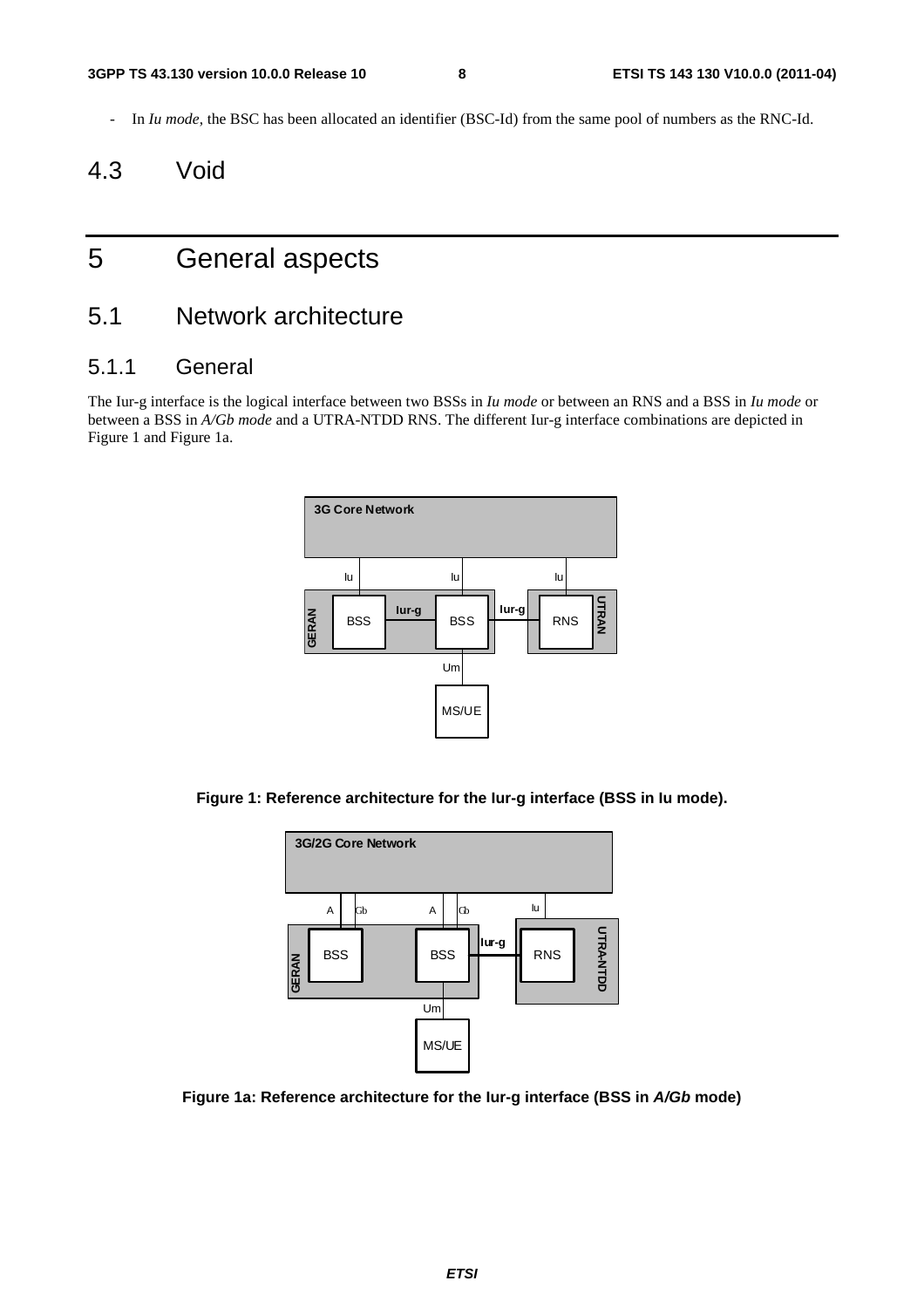#### 5.1.2 MS Identifiers in Iu mode

The Radio Network Temporary Identities (RNTI) are used as MS/UE identifiers within the GERAN/UTRAN and in signalling messages between MS/UE and GERAN. Four types of RNTI exist:

- 1) Serving BSS/RNC RNTI (S-RNTI);
- 2) Drift BSS/RNC RNTI (D-RNTI);
- 3) Cell RNTI (C-RNTI);
- 4) UTRAN RNTI (U-RNTI) or GERAN RNTI (G-RNTI);

The S-RNTI is used:

- by the MS/UE to identify itself to the Serving BSS/RNC;
- by the SBSS/SRNC to address the MS/UE; and
- by the DBSS/DRNC to identify the MS/UE to serving BSS/RNC.

The S-RNTI is allocated for all MSs/UEs having an RRC connection. It is allocated by the serving BSS/RNC and it is unique within the serving BSS/RNC. The S-RNTI is reallocated always when the serving BSS/RNC for the RRC connection is changed.

The D-RNTI is used by the serving BSS/RNC to identify the MS/UE to the drift BSS/RNC.

NOTE: The D-RNTI is never used on the Um/Uu interface.

The D-RNTI is allocated by the drift BSS/RNC upon drift MS/UE contexts establishment and it shall be unique within the drift BSS/RNC. Serving BSS/RNC shall know the mapping between the S-RNTI and the D-RNTIs allocated in the drift BSS for the same MS/UE. The drift BSS/RNC shall know the S-RNTI and SBSS-ID/RNC-ID related to the existing D-RNTI within the drift BSS/RNC.

The C-RNTI is used this identifier is used only in UTRAN:

- in case of the Iur-g interface between UTRAN and GERAN (specifically the case of a SBSS and DRNC);
- by the UE to identify itself to the controlling RNC; and
- by the controlling RNC to address the UE.

The C-RNTI is allocated by the controlling RNC upon UE accessing a new cell. The C-RNTI shall be unique within the accessed cell. The controlling RNC shall know the D-RNTI associated to the C-RNTI within the same logical RNC (if any).

The G-RNTI/U-RNTI is allocated to an MS/UE having an RRC connection and it identifies the MS/UE within GERAN/UTRAN. The G-RNTI/U-RNTI is composed of:

- SBSS/SRNC identity; and
- S-RNTI.

Each BSS/RNC has a unique identifier within the GERAN/UTRAN part of the PLMN, denoted by BSS/RNC identifier (BSS-ID/RNC-ID). This identifier is used to route GERAN/UTRAN interface messages to the correct BSS/RNC. The BSS-ID/RNC-ID of the serving BSS/RNC together with the S-RNTI is a unique identifier of the MS/UE in the GERAN/UTRAN part of the PLMN.

From this architecture, there are three possible scenarios for a particular MS/UE:

- a) Both the serving and the controlling RAN nodes are BSCs.
- b) The serving RAN node is a BSC and the controlling RAN node is an RNC.
- c) The serving RAN node is an RNC and the controlling RAN node is a BSC.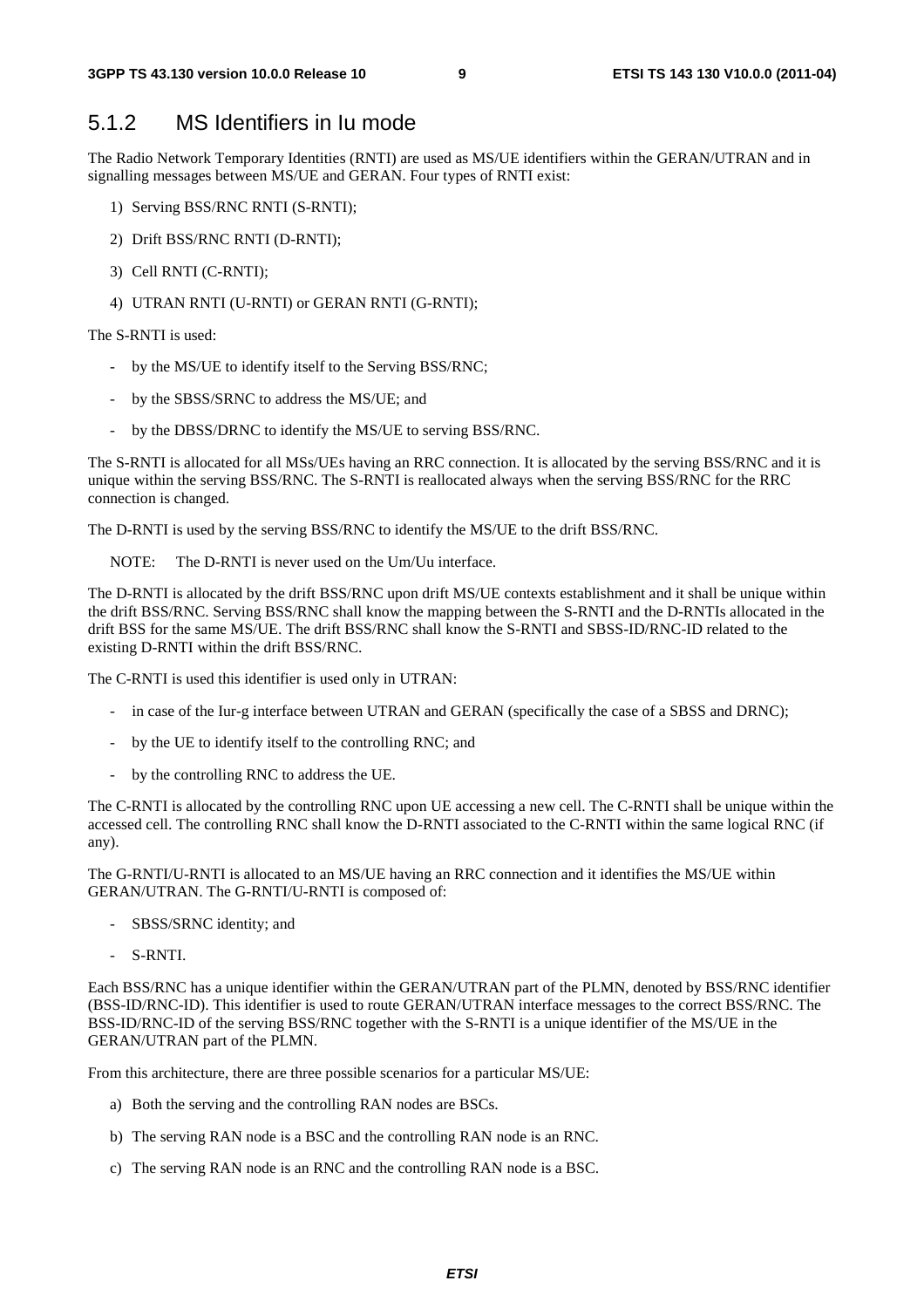These scenarios are shown in Figure 2.



**Figure 2: Scenarios using the Iur-g interface (BSS in** *Iu mode***)** 

#### 5.1.3 MS Identifiers in A/Gb mode

The Radio Network Temporary Identity (RNTI) is used as a MS/UE identifier within the GERAN/UTRAN. One type of RNTI exists:

#### - Drift RNTI (D-RNTI)

The D-RNTI is allocated by the TBSS and is used to identify the MS/UE during a handover via the Iur-g interface.

There is one possible scenario in which the D- RNTI is used:

a) The serving RAN node is a UTRA-NTDD RNC and the target RAN node is a BSS



**Figure 2a: Scenario using the Iur-g interface (BSS in** *A/Gb mode***)** 

### 5.2 Iur-g interface capabilities

The Iur-g interface provides capability to support radio interface mobility between BSSs or between a BSS and an RNS of UEs having a connection with the GERAN or the UTRAN. This capability includes the support of paging, cell update, registration area update and handover between BSSs or between a BSS and an RNS. Further, Iur-g interface provides capability to support information exchange between two BSSs or between a BSS and RNS.

# 6 Iur Interface Protocols

### 6.1 General

There shall exist a clear separation between the Radio Network Layer and the Transport Layer. Therefore, the radio network signalling is separated from the data transport resource and traffic handling as shown in Figure 3. This separation is also present in the Iur interface (see 3GPP TS 25.420 [4]).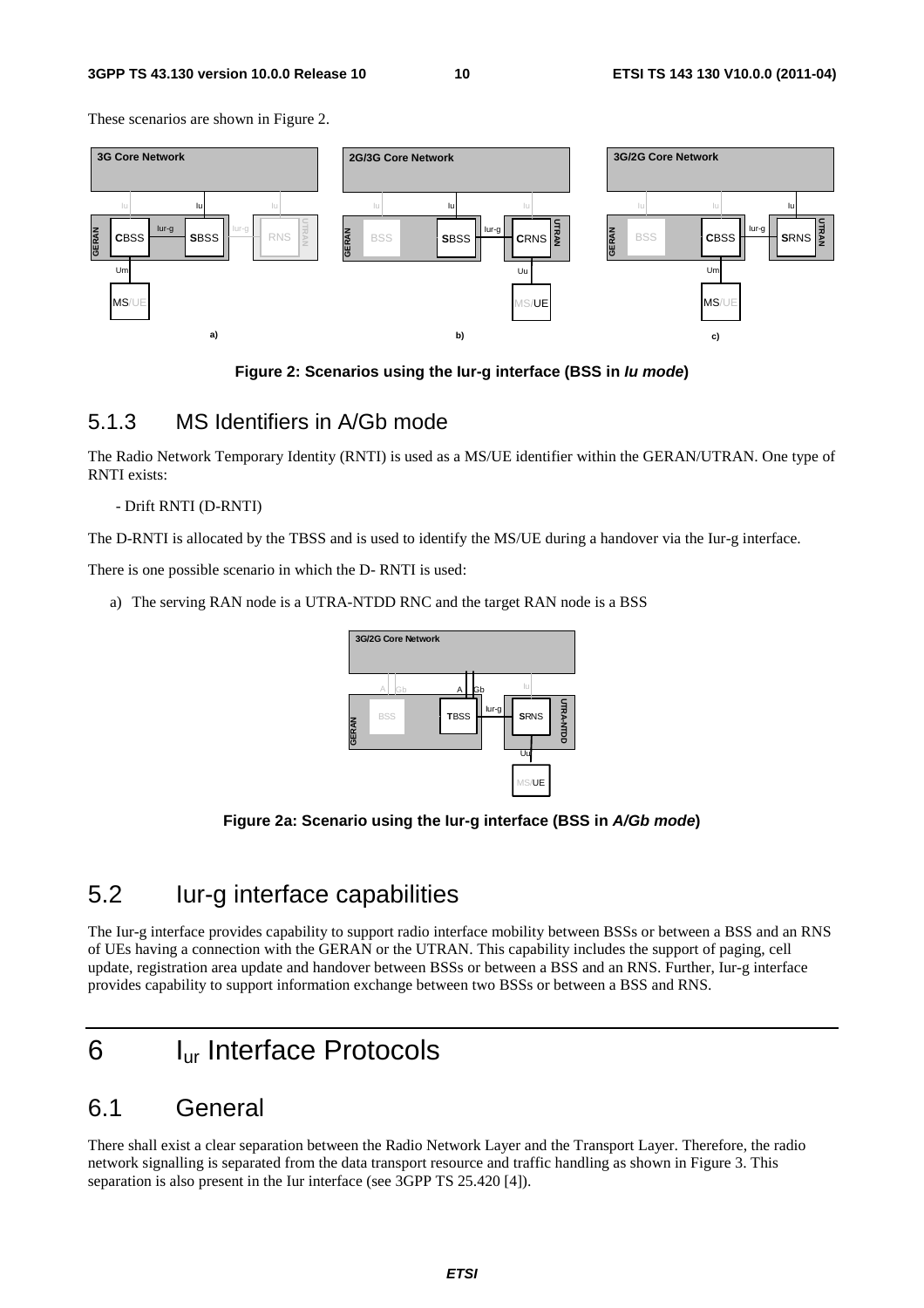Since the Iur-g does not carry user data information, neither data transport resources nor Transport Signalling are present on this interface. These elements, present in the Iur interface but not in the Iur-g, are shown in dotted lines in Figure 3.



#### **Figure 3: Separation of Radio Network Protocols and transport over Iur-g.**

The following Table lists all stage 3 specifications that are used for Iur-g interface:

|  |  |  | Table 1: Stage 3 lur-g interface specifications |
|--|--|--|-------------------------------------------------|
|--|--|--|-------------------------------------------------|

| Spec. No  | Spec. Name                                          |
|-----------|-----------------------------------------------------|
| TS 25.401 | <b>UTRAN Overall Description</b>                    |
| TS 25.420 | UTRAN Iur Interface: General Aspects and Principles |
| TS 25.421 | UTRAN lur interface Layer 1                         |
| TS 25.422 | UTRAN lur Interface Signalling Transport            |
| TS 25.423 | UTRAN lur Interface RNSAP Signalling                |

### 6.2 Functions of the Iur-g interface protocols

The list of functions on the Iur-g interface is the following:

- **Paging**. This function allows the SBSS/SRNC to page a MS/UE in a GRA/URA or a cell in the DBSS/DRNS;
- **Relocation Execution**. This function allows the SBSS/SRNC to finalise a Relocation previously prepared via other interfaces;
- **Reporting of General Error Situations**. This function allows reporting of general error situations, for which function specific error messages have not been defined.
- **Measurements on Common Resources**. This function allows an BSS/RNC to request from another BSS/RNC to initiate measurements on Common Resources. The function also allows the requested BSS/RNC to report the result of the measurements.

**Radio Resource Reserve Handover**. This function allows the SRNC to request allocation of radio resources in the TBSS prior to the HANDOVER REQUEST message is received from the Core Network.

# 6.3 Iur-g Interface protocol structure

The Iur interface protocol architecture consists of two functional layers:

- **Radio Network Layer**: it defines the procedures related to the interaction of two BSSs or between a BSS and an RNC within a PLMN. The radio network layer consists of a Radio Network Control Plane and a Radio Network User Plane. The functionality of the Radio Network User Plane of the Iur-g interface is null.
- **Transport Layer:** it consists of two planes: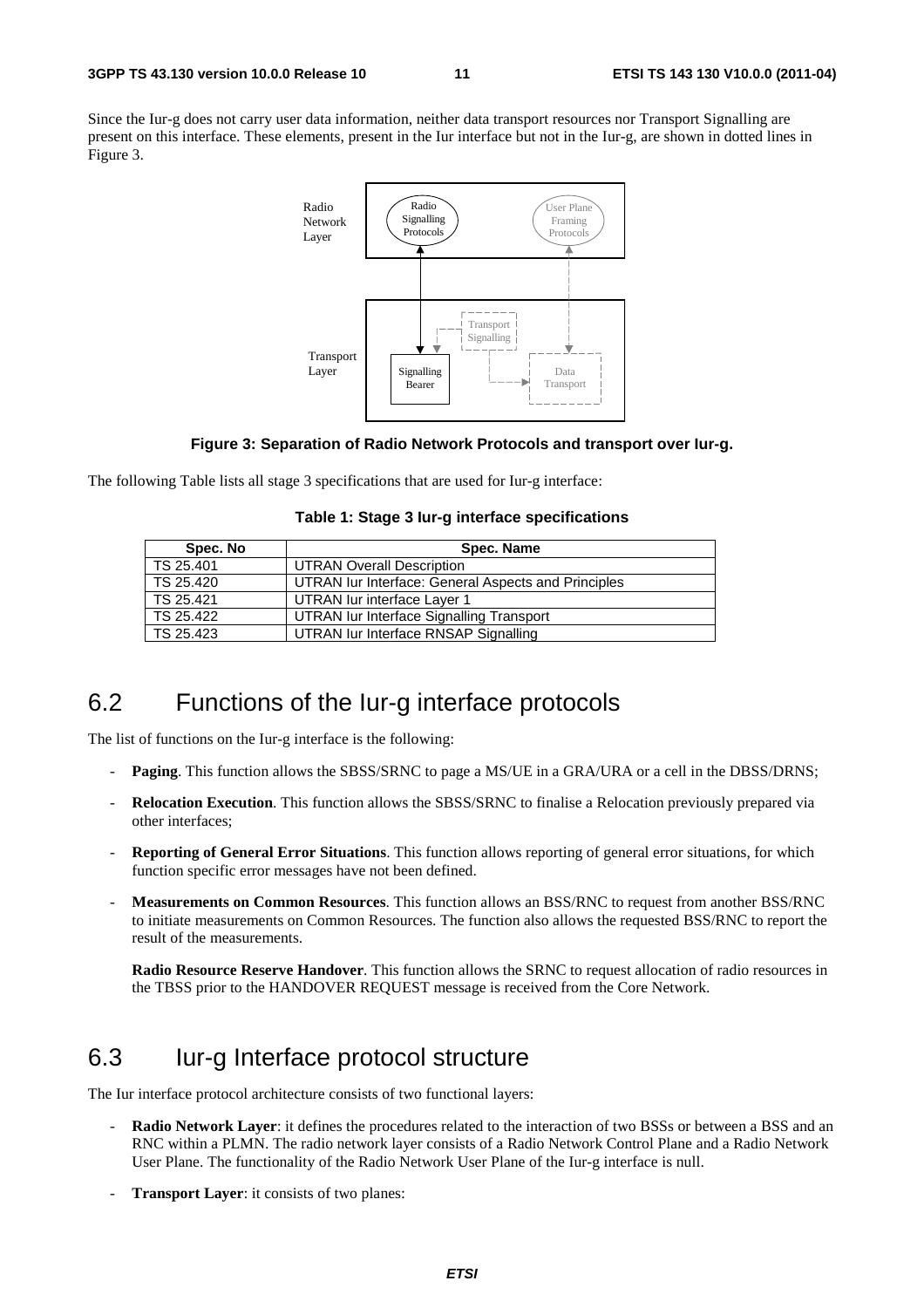- a) **Transport Network Control Plane**: it defines procedures for establishing physical connections between two BSSs or between a BSS and an RNC within a PLMN. The functionality of the Transport Network Control Plane of the Iur-g interface is null.
- b) **Transport Network User Plane**: it provides means for the transport of the Radio Network Layer information.



**Figure 4: Iur-g interface protocol structure.** 

# 6.4 Radio signalling protocols

The protocol responsible for providing signalling information across the Iur-g interface is a sub-set of the Radio Network Subsystem Application Part (RNSAP) (see 3GPP TS 25.423 [5]). This subset of RNSAP is terminated by two BSSs or by the BSS and RNC inter-connected via the Iur-g interface.

The subset of RNSAP procedures applicable to the Iur-g interface are divided into two modules as follows:

- 1. **RNSAP Basic Mobility Procedures**: these procedures are used to handle the mobility within GERAN or between GERAN and UTRAN.
- 2. **RNSAP Global Procedures**: these procedures are not related to a specific MS. The procedures in this module are in contrast to the above module involving two peer CBSSs or a CBSS and a CRNC.

# 7 Radio Network Layer: RNSAP protocol

### 7.1 General

The following sub-clauses describe the applicability of the procedures that are supported on the Iur-g interface. The actual Iur-g interface procedures are further described in 3GPP TS 25.423 [5]. These sub-clauses show those procedures integrated with procedures on other interfaces and/or events in other network entities than the BSS or the RNC.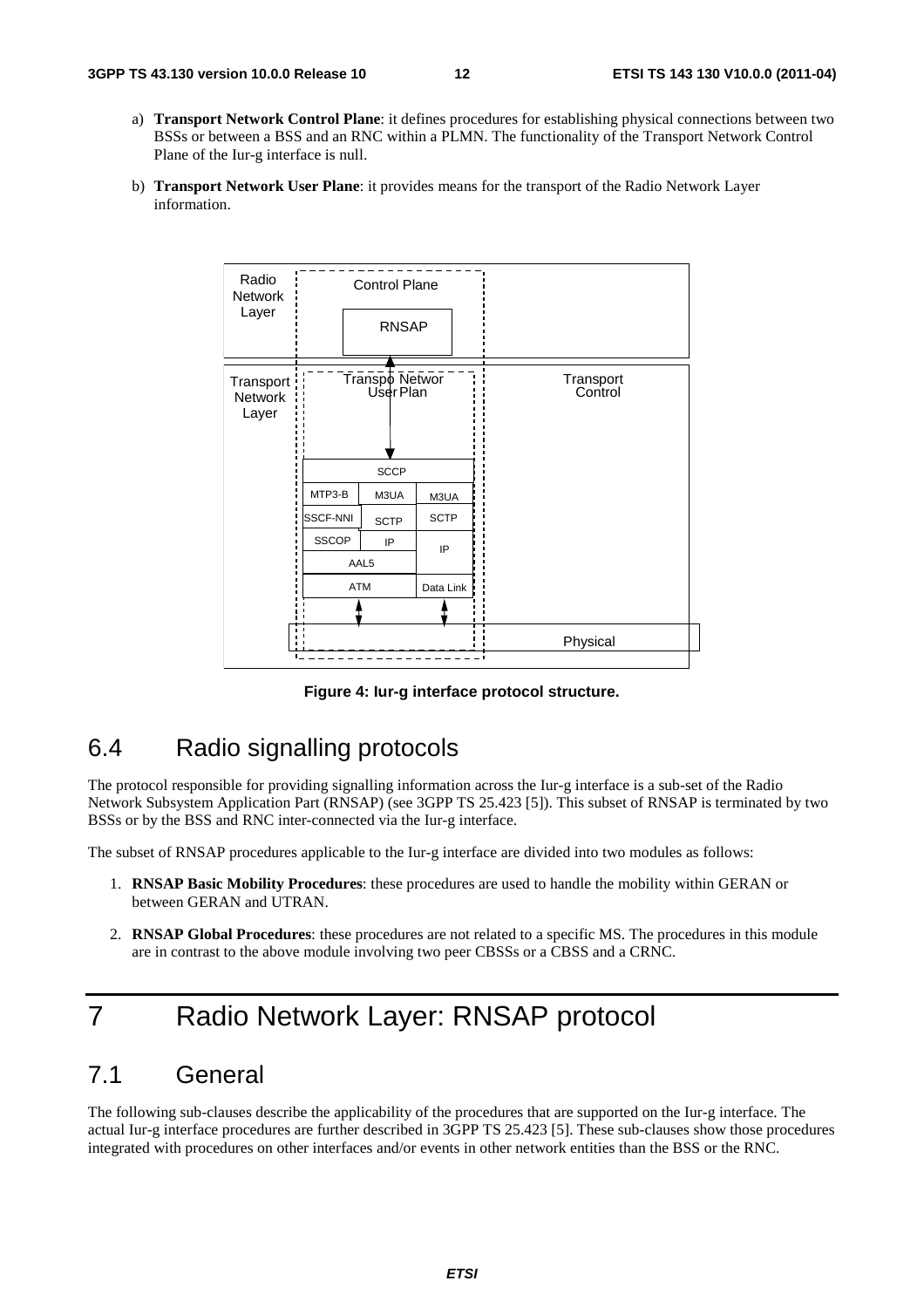### 7.2 Basic mobility procedures

#### 7.2.1 General

The Iur-g interface has no Radio Network User Plane functionality.

In Iu mode, SBSS/SRNS relocation is performed during every Cell Update procedure. Therefore, the only state when the MS is simultaneously known by two BSSs or one BSS and one RNC is in GERAN RRC-GRA\_PCH state and UTRAN URA\_PCH state.

In the GERAN RRC-GRA PCH and UTRAN URA PCH states, the following procedures related to the mobility of the MS are supported over the Iur-g interface:

- Paging;
- Cell Update;
- Registration Area Update; and
- RRC Connection Release.

In *A/Gb mode*, the following procedure related to the mobility of the MS is supported over the Iur-g interface:

Radio Resource Reserve Handover.

The following sub-clauses describe how these procedures are performed over the Iur-g interface.

Elementary procedures over the Iur-g interface that support above mentioned mobility procedures are specified in 3GPP TS 25.423 [5] and are listed in the table below categorized by *Iu mode* and *A/Gb mode* respectively:

| <b>Elementary Procedure</b>                           | <b>Initiating Message</b>                                    | <b>Allowed Operating</b><br><b>Mode for BSS</b> |
|-------------------------------------------------------|--------------------------------------------------------------|-------------------------------------------------|
| <b>Uplink Signalling Transfer</b>                     | <b>GERAN UPLINK SIGNALLING TRANSFER</b><br><b>INDICATION</b> | lu mode only                                    |
| Downlink Signalling Transfer                          | DOWNLINK SIGNALLING TRANSFER REQUEST                         | lu mode only                                    |
| <b>Relocation Commit</b>                              | <b>RELOCATION COMMIT</b>                                     | Both Ju mode and A/Gb<br>mode                   |
| Paging                                                | <b>PAGING REQUEST</b>                                        | lu mode only                                    |
| <b>Enhanced Relocation</b><br><b>Resource Reserve</b> | <b>ENHANCED RELOCATION RESOURCE</b><br><b>REQUEST</b>        | A/Gb mode only                                  |
| <b>Enhanced Relocation</b><br><b>Resource Release</b> | ENHANCED RELOCATION RESOURCE<br><b>RELEASE COMMAND</b>       | A/Gb mode only                                  |

#### **Table 2: Iur-g basic mobility procedures**

### 7.2.2 Paging

The MS/UE in the RRC-GRA\_PCH and URA-PCH states may receive a CN initiated paging message. The Paging Request message received by the serving node (BSS or RNC) shall trigger paging over the registration area. In case registration area consists of cells belonging to different BSS/RNC, then the RNSAP Paging procedure over the Iur-g interface is used.. This procedure is used by the SBSS/SRNC to indicate to a CBSS/CRNC that an MS shall be paged in a cell or GRA/URA that is under the control of the CBSS/CRNC.

To illustrate further the usage of this procedure the following figure describes a scenario when the MS/UE has a context active towards PS domain and paging request is issued by the CS domain.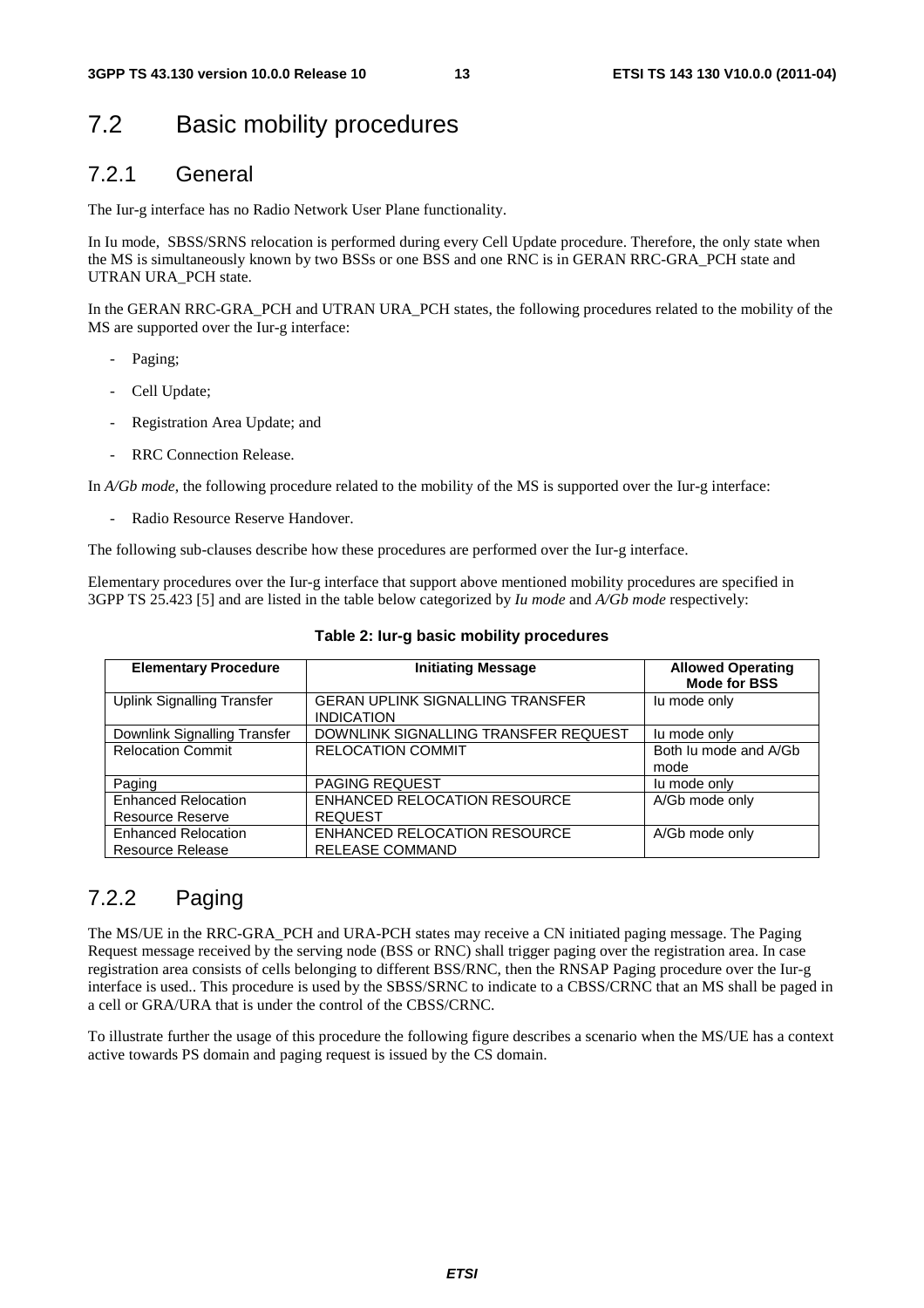

**Figure 5: Example of Paging over Iur-g** 

### 7.2.3 Cell Update

In the RRC-GRA\_PCH or URA\_PCH states the MS/UE may initiate the Cell Update procedure for reasons of uplink activity, whether that is an answer to a page, periodic cell update or uplink data transfer. As explained in sub-clause 4.3, a Cell Update procedure shall always trigger the SRNC/SBSS relocation. The following figure describes the signalling flow for Cell Update procedure.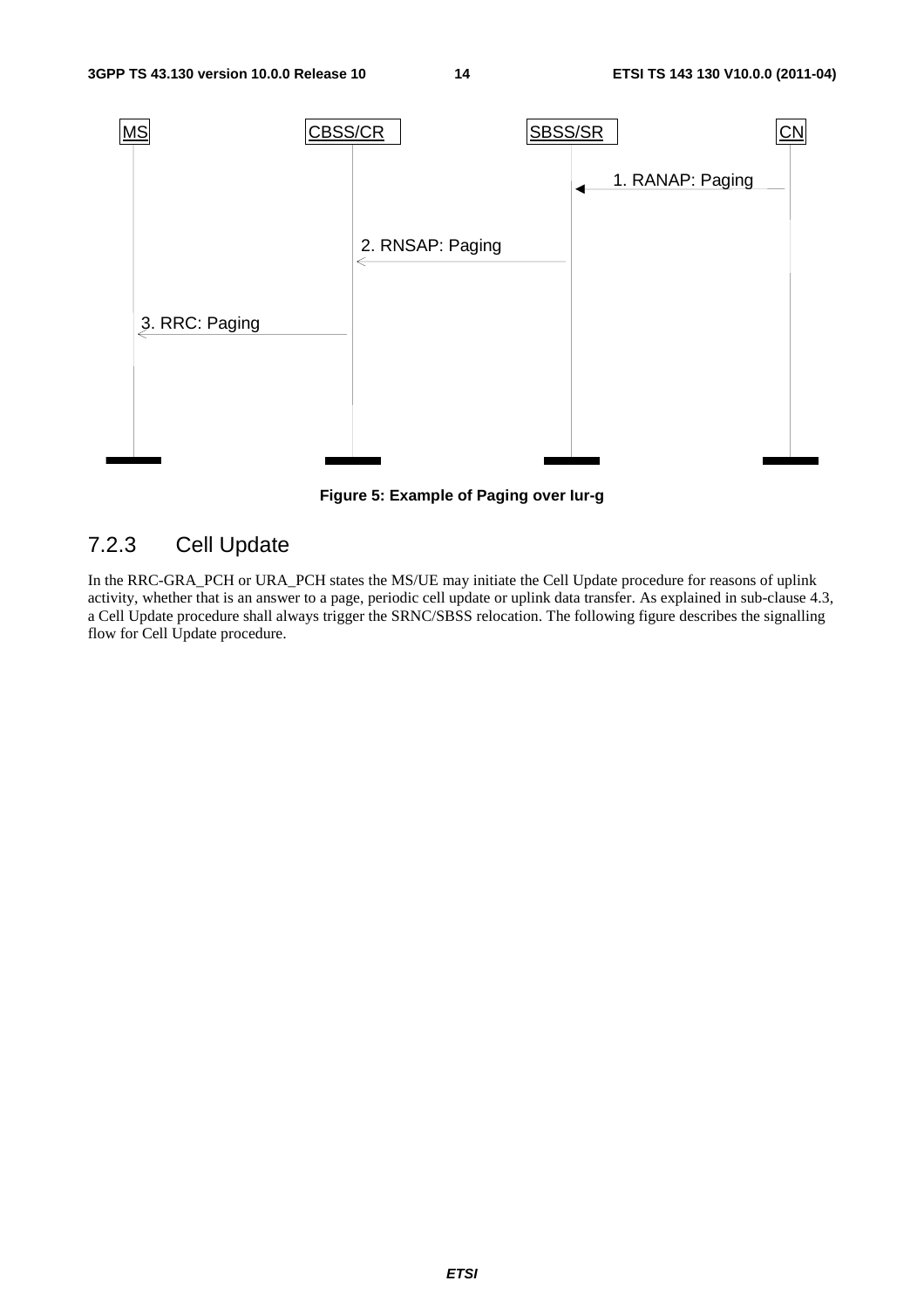

**Figure 6: Cell Update with Relocation (Simplified)** 

- 1. MS/UE in RRC-GRA\_PCH and URA\_PCH states triggers the Cell Update procedure by sending RRC CELL UPDATE message to the DBSS/DRNC.
	- DBSS/DRNC will use RNSAP Uplink Signalling Transfer procedure to forward the Cell Update message to the SBSS/SRNC. The message that is used for this is GERAN Uplink Signalling Transfer Indication. The procedure and the contents of the message are described in 3GPP TS 25.423 [5]. There are two messages already defined one for FDD and one for TDD. In case of the Iur-g interface, RNSAP GERAN UPLINK SIGNALLING TRANSFER INDICATION message (GERAN message) is used.
- 2. Upon reception of CELL UPDATE message, the SBSS/SRNC shall trigger the SBB/SRNC relocation. Steps 4, 5, and 6 are not relevant for this discussion so they are omitted.
- 7. The Relocation Commit procedure is used by the source BSS/RNC to execute the relocation. This procedure is described in 3GPP TS 25.423 [5]. The procedure is triggered by the RELOCATION COMMIT message.
- 9. Assuming a successful relocation the former DBSS/DRNC, the SBSS/SRNC shall send the CELL UPDATE CONFIRM message to the UE/MS.

#### 7.2.4 Registration Area Update

The MS/UE shall trigger the GRA/URA Update Procedure when there is a change in registration area, or based on the timers related to the periodic GRA/URA update. The following figure shows an example of a successful GRA/URA Update. This example assumes no SBSS/SRNC relocation.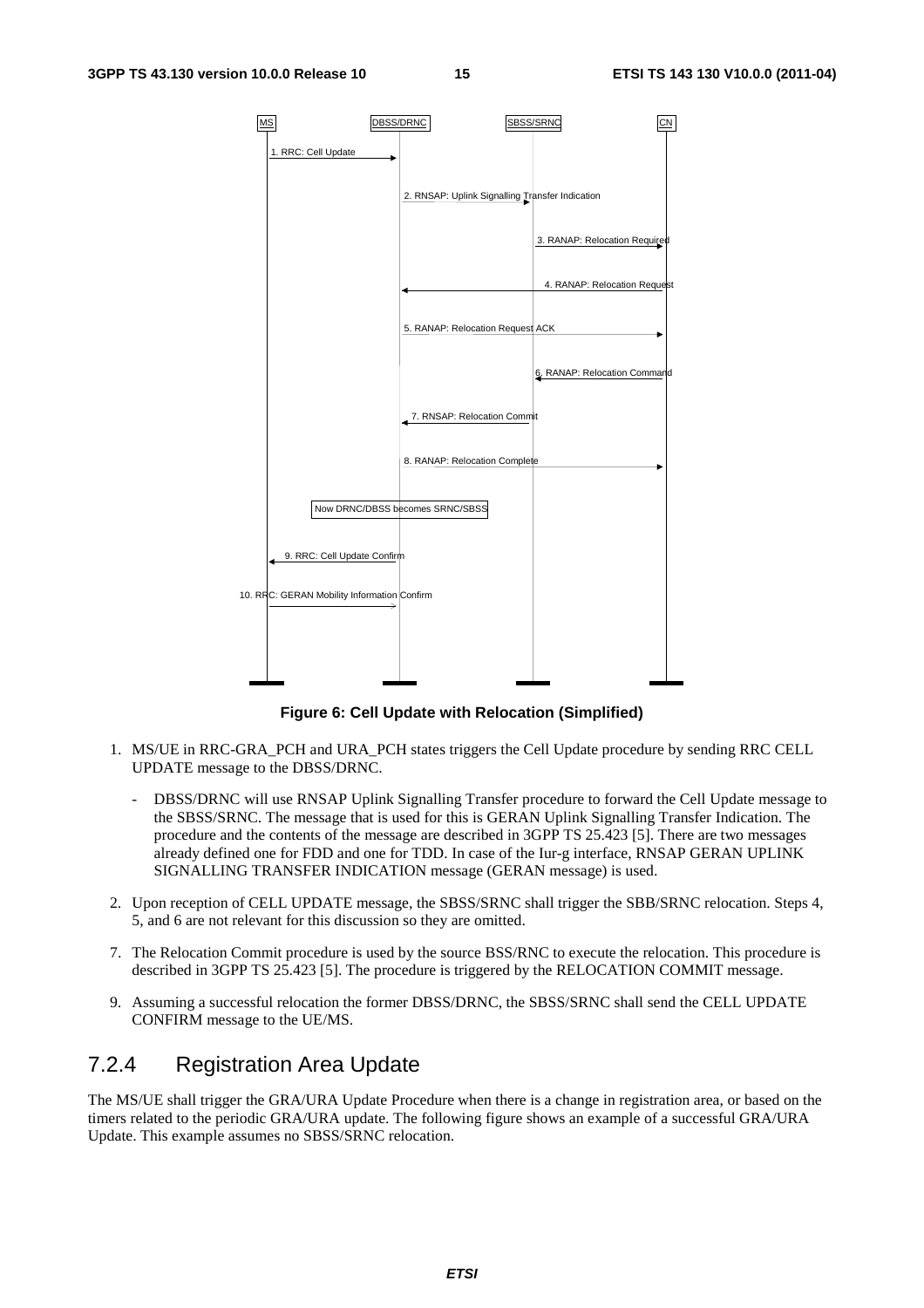

**Figure 7: GRA Update, no relocation (Simplified)** 

- 1. The MS/UE in RRC-GRA or URA\_PCH states triggers the GRA/URA Update procedure by sending RRC GRA/URA UPDATE message to the DBSS/DRNC.
	- The DBSS/DRNC uses RNSAP Uplink Signalling Transfer procedure to forward the GRA/URA UPDATE message to the SBSS/SRNC. The GERAN UPLINK SIGNALLING TRANSFER INDICATION message is used for this. The procedure and the contents of the message are described in 3GPP TS 25.423 [5].
- 2. Upon reception of the GERAN UPLINK SIGNALLING TRANSFER INDICATION message containing the RRC GRA/URA UPDATE message, the SBSS/SRNC shall include the GRA/URA UPDATE CONFIRM message and use the Downlink Signalling Transfer procedure to request the DRNC/DBSS the transfer of the message to the MS/UE. The Downlink Signalling Transfer procedure is specified in 3GPP TS 25.423 [5]and it is triggered by DOWNLINK SIGNALLING TRANSFER REQUEST message. The content of this message is specified in 3GPP TS 25.423 [5]. The content of the message should be the same in case of the Iur-g interface, except for C-Id IE. In case of a DRNC, the C-Id is used, while in case of a DBSS, the CI IE shall be used.
- 3. The DBSS/DRNC shall send the GRA/URA UPDATE CONFIRM message to the UE/MS.

#### 7.2.5 RRC Connection Release

The SBSS/SRNC may trigger the RRC Connection Release procedure for an MS/UE in RRC-GRA\_PCH or URA\_PCH states. In order to release the RRC connection, the SBSS/SRNC shall first trigger the paging procedure. The SBSS/SRNC, in response to the Cell Update procedure, may then use the DOWNLINK SIGNALLING TRANSFER INDICATION message to relay the RRC CONNECTION RELEASE message to the MS/UE.

In addition, the SBSS/SRNC, in response to any Cell Update or GRA/URA Update procedures, may decide to trigger the release of RRC Connection. In that case the SBSS/SRNC shall use the DOWNLINK SIGNALLING TRANSFER INDICATION message to relay the RRC CONNECTION RELEASE message to the MS/UE.

#### 7.2.6 Radio Resource Reserve Handover

#### 7.2.6.1 General

This procedure applies to intra and inter-MSC handover in case of CS domain handover/relocation from UTRA-NTDD RNS to GERAN BSS operating in A/Gb mode and it is used on purpose to reduce the handover preparation time when an inter-system CS handover is triggered from an RNS to a BSS.

This procedure allows the SRNS to request allocation of radio resources in the TBSS for an inter-system CS handover prior to the HANDOVER REQUEST message is received from the Core Network, allowing the SRNS to start the handover command process towards the MS/UE before the reception of the RELOCATION COMMAND message from the Core Network.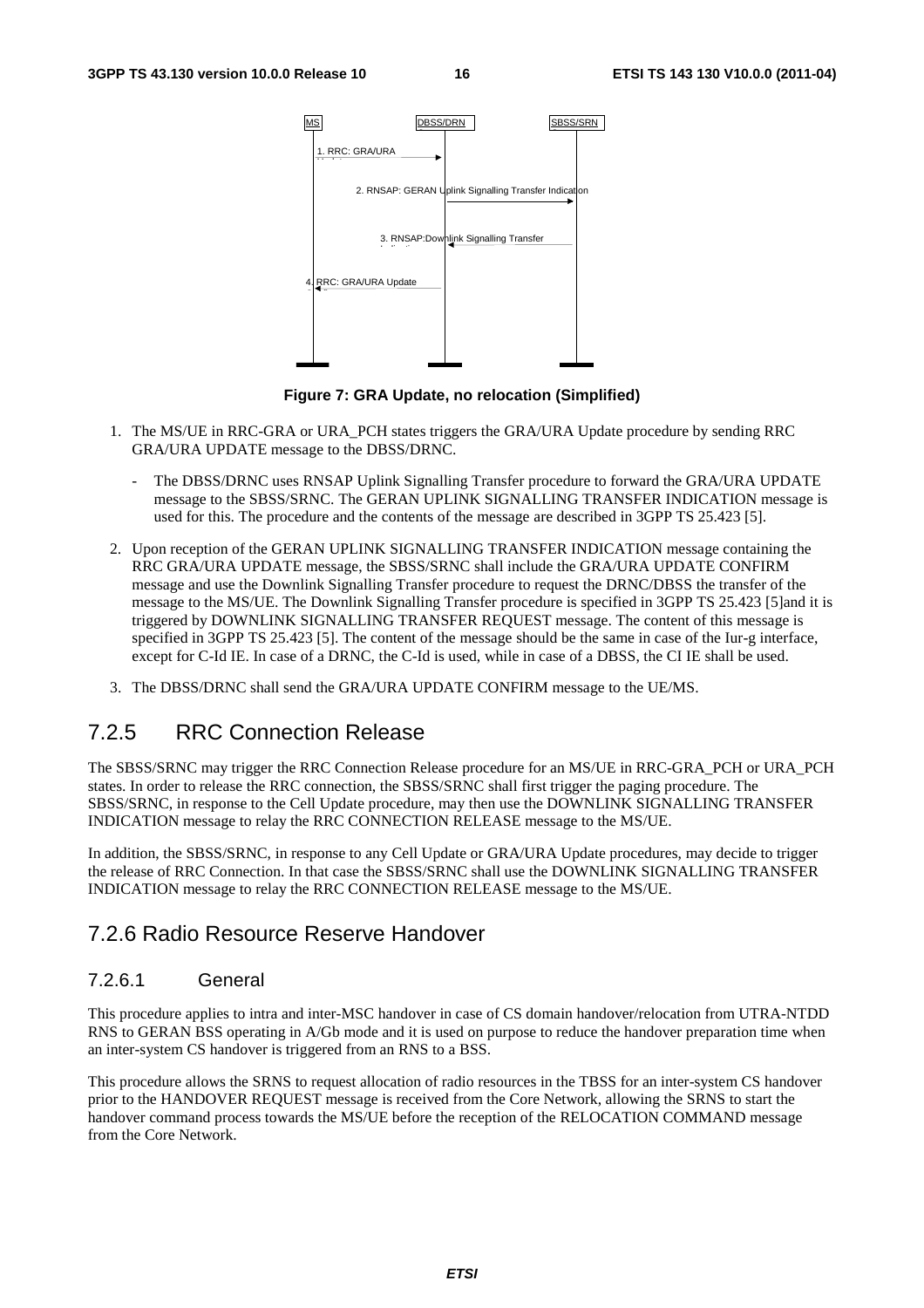#### 7.2.6.2 Successful operation





- 1. After receiving the measurement report from the MS/UE and having considered the GSM neighbor cells capacity and load information, the SRNS decides to handover the MS/UE to a neighbor GSM cell.
- 2. An Iur-g connection is established by the SRNS towards the BSS serving the targeted neighbour GSM cell. The SRNS sends the ENHANCED RELOCATION RESOURCE REQUEST message to the TBSS in order to reserve radio resources for the MS/UE.
- 3. At reception of the ENHANCED RELOCATION RESOURCE REQUEST message the TBSS allocates a D-RNTI (Drift-Radio Network Temporary Identity) for the MS/UE and reserves the radio resources according to the Speech Version parameter (the MS/UE preferences for GSM). The TBSS builds the *L3 Information Container* IE (containing the (RR) HANDOVER COMMAND message) and sends it together with the *D-RNTI* IE in the ENHANCED RELOCATION RESOURCE RESPONSE message to the SRNS.
- 4. Receiving the ENHANCED RELOCATION RESOURCE RESPONSE message the SRNS sends the (RR) HANDOVER COMMAND message included in the *L3 information container* IE to the MS/UE encapsulated in the HANDOVER FROM UTRAN COMMAND message.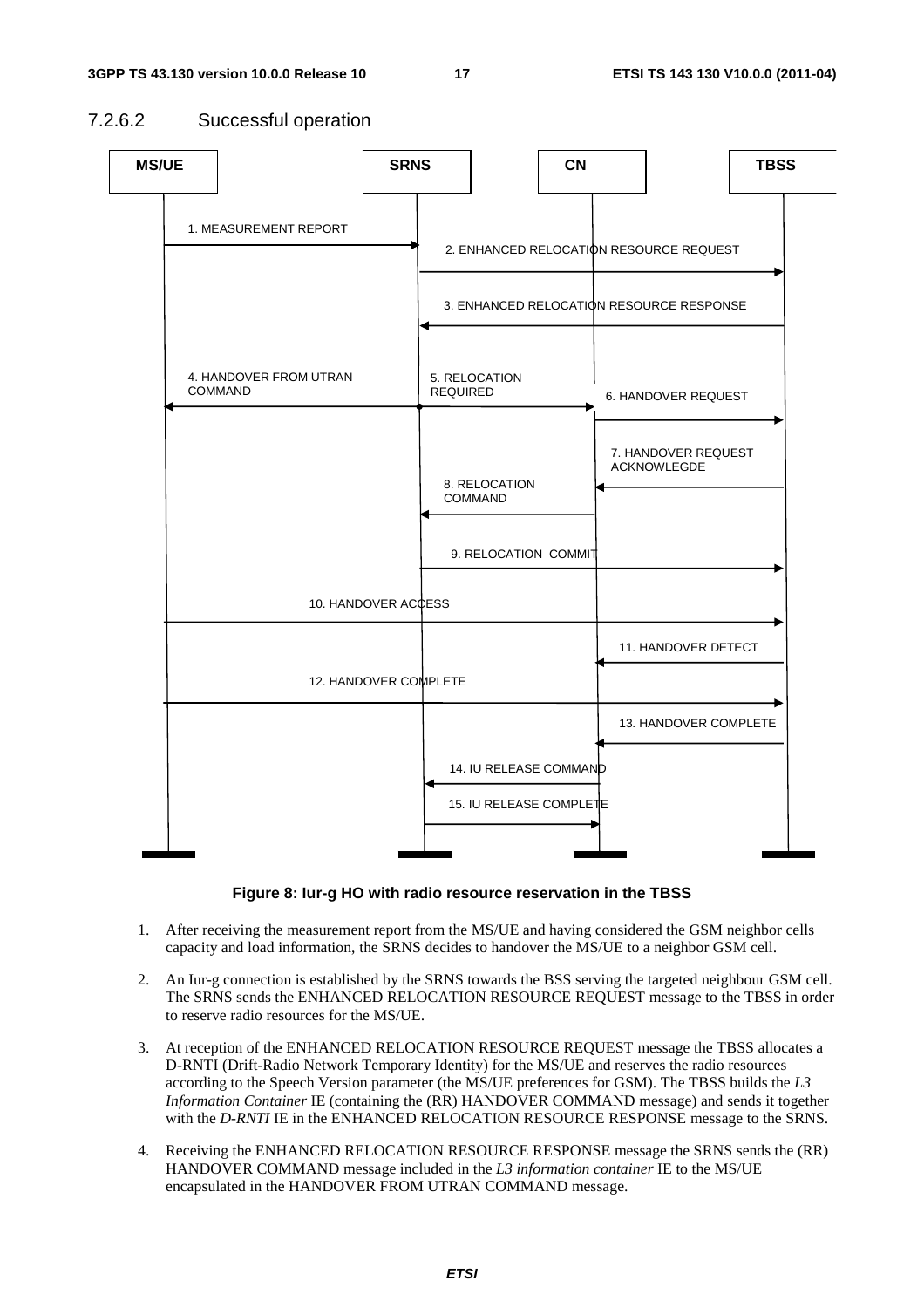- 5. SRNS sends the RELOCATION REQUIRED message to the CN with the D-RNTI encapsulated in the *Old BSS to New BSS* IE.
- 6. The CN sends the HANDOVER REQUEST message to the TBSS with the D-RNTI encapsulated in the *Old BSS to New BSS* IE. The TBSS correlates the received D-RNTI in the HANDOVER REQUEST message with the D-RNTI identifying the previously reserved radio resources.
- 7. The TBSS sends the HANDOVER REQUEST ACKNOWLEDGE message to the CN.
- 8. The CN sends the RELOCATION COMMAND message to the SRNS.
- 9. The SRNS sends the RELOCATION COMMIT message to the TBSS for the concerned MS/UE (and D-RNTI).
- 10. The MS/UE is accessing the target GSM cell by sending the HANDOVER ACCESS message to the TBSS.
- 11. The TBSS sends the HANDOVER DETECT message to the CN since it has already received the RELOCATION COMMIT message from the SRNS. Otherwise if the RELOCATION COMMIT message for concerned MS/UE is not received in the TBSS, then the TBSS shall not send the HANDOVER DETECT message to the CN. In this case the TBSS shall wait for the RELOCATION COMMIT message before sending the HANDOVER DETECT message to the CN.
- 12. The MS/UE sends the HANDOVER COMPLETE message to the TBSS.
- 13. The TBSS forwards the message to the CN.
- 14. The CN sends the IU RELEASE COMMAND message to the SRNS after receiving the HANDOVER COMPLETE message.
- 15. After releasing the UTRAN resources and the Iur-g connection towards the TBSS, the SRNC sends the IU RELEASE COMPLETE message to the CN.
- 7.2.6.3 Abnormal conditions
- 7.2.6.3.1 BSS Radio Resource Reservation Failure



**Figure 9: BSS Radio Resource Reservation Failure** 

- 1. SRNS sends the ENHANCED RELOCATION RESOURCE REQUEST message to the TBSS in order to reserve radio resources for the MS/UE.
- 2. If the TBSS can not reserve the requested radio resources, then the TBSS returns the ENHANCED RELOCATION RESOURCE FAILURE message to the SRNS with appropriate Cause value included in the message.
- 3. Upon reception of the ENHANCED RELOCATION RESOURCE FAILURE message the SRNS starts releasing the dedicated Iur-g connection towards the TBSS.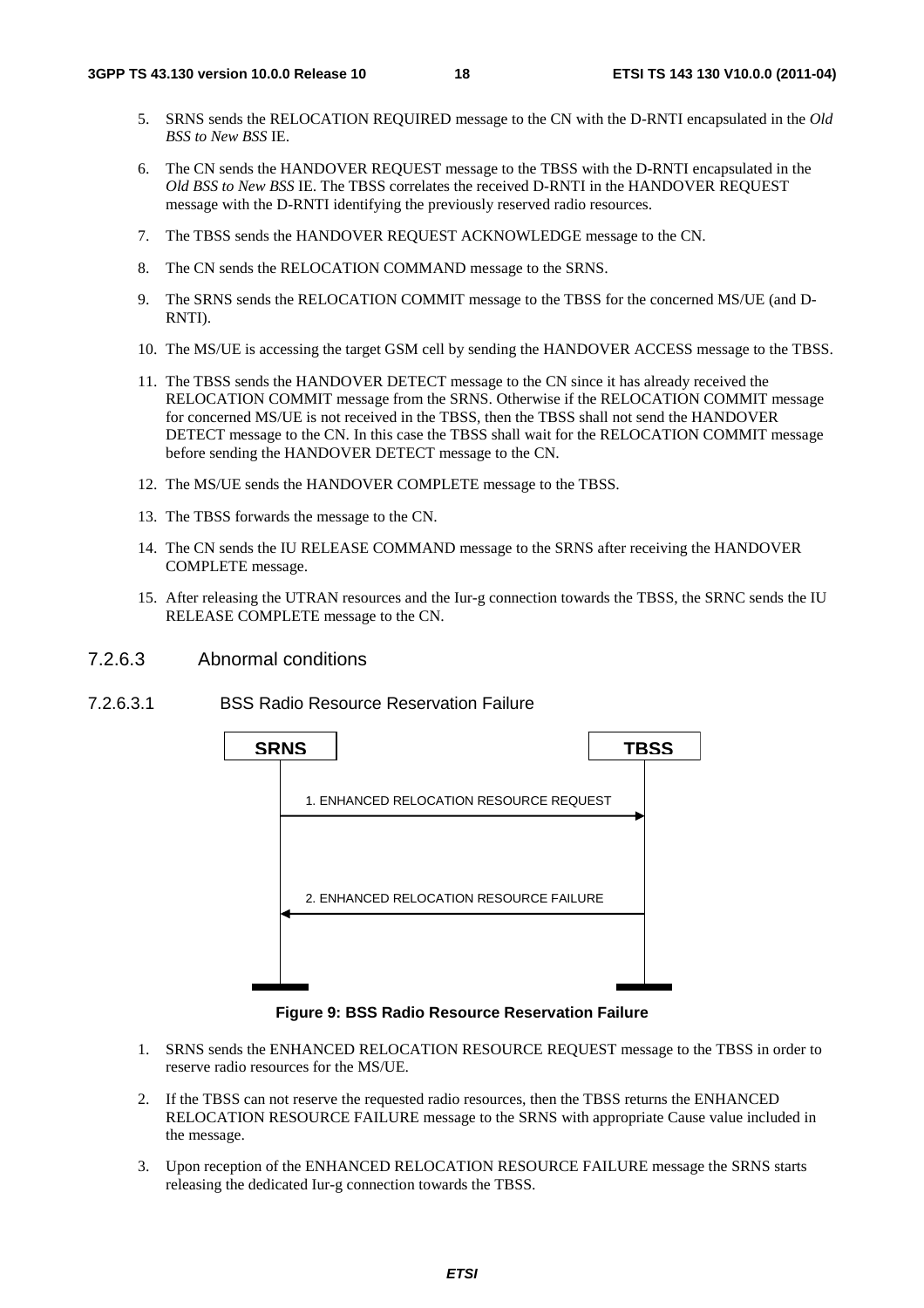7.2.6.3.2 Handover failure from MS/UE



#### **Figure 10: MS/UE Handover Failure**

- 1. In case the handover process fails in the MS/UE, the MS/UE sends the HANDOVER FROM UTRAN FAILURE message to the SRNS.
- 2. The SRNS informs the TBSS of the handover failure by sending the ENHANCED RELOCATION RESOURCE RELEASE COMMAND message on the dedicated Iur-g connection. Upon reception of the ENHANCED RELOCATION RESOURCE RELEASE COMMAND message, the TBSS starts releasing the radio resources related to the MS/UE and returns the ENHANCED RELOCATION RESOURCE RELEASE COMPLETE message to the SRNS.
- 3. Upon reception of the ENHANCED RELOCATION RESOURCE RELEASE COMPLETE message, the SRNS starts releasing the dedicated Iur-g connection towards the TBSS.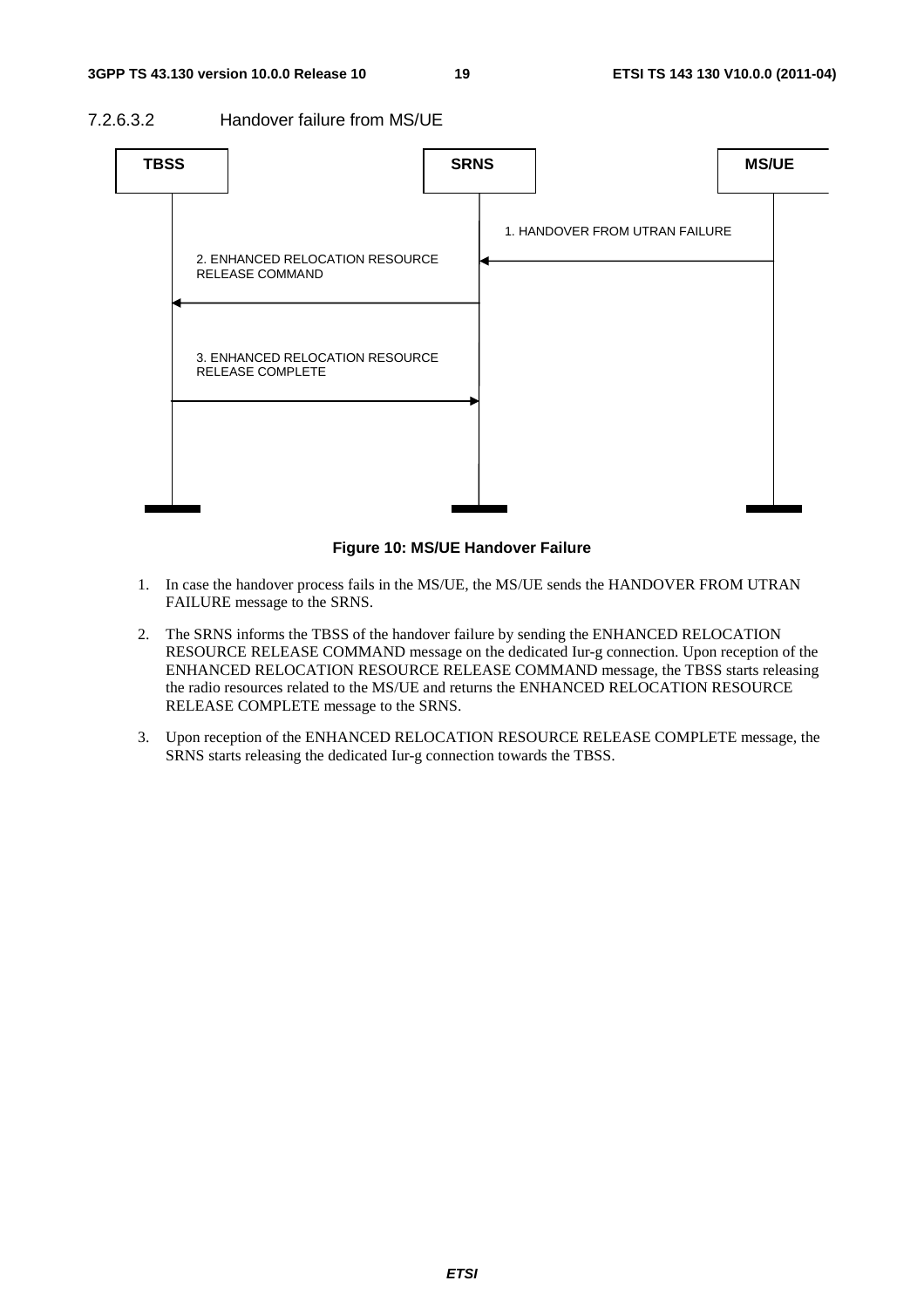#### 7.3 Void

### 7.4 Global procedures

7.4.1 General

#### **Table 3: Global procedures list**

| <b>Elementary Procedure</b>           | <b>Initiating Message</b>                     | <b>Allowed</b><br><b>Operating</b> |
|---------------------------------------|-----------------------------------------------|------------------------------------|
|                                       |                                               | <b>Mode for BSS</b>                |
| Error Indication                      | <b>ERROR INDICATION</b>                       | lu mode only                       |
| Common Measurement Initiation         | COMMON MEASUREMENT INITIATION REQUEST         | Both lu mode<br>and A/Gb           |
|                                       |                                               | mode                               |
| <b>Common Measurement Reporting</b>   | <b>COMMON MEASUREMENT REPORT</b>              | Both lu mode                       |
|                                       |                                               | and A/Gb                           |
|                                       |                                               | mode                               |
| <b>Common Measurement Termination</b> | <b>COMMON MEASUREMENT TERMINATION REQUEST</b> | Both lu mode                       |
|                                       |                                               | and A/Gb                           |
|                                       |                                               | mode                               |
| <b>Common Measurement Failure</b>     | COMMON MEASUREMENT FAILURE INDICATION         | Both lu mode                       |
|                                       |                                               | and A/Gb                           |
|                                       |                                               | mode                               |
| Information Exchange Initiation       | <b>INFORMATION EXCHANGE INITIATION</b>        | Both lu mode                       |
|                                       |                                               | and A/Gb                           |
|                                       |                                               | mode<br>Both lu mode               |
| Information Reporting                 | <b>INFORMATION REPORT</b>                     | and A/Gb                           |
|                                       |                                               | mode                               |
| Information Exchange Termination      | INFORMATION EXCHANGE TERMINATION              | Both lu mode                       |
|                                       | <b>REQUEST</b>                                | and A/Gb                           |
|                                       |                                               | mode                               |
| Information Exchange Failure          | INFORMATION EXCHANGE FAILURE INDICATION       | Both lu mode                       |
|                                       |                                               | and A/Gb                           |
|                                       |                                               | mode                               |

#### 7.4.2 Error Indication

The Error Indication procedure is initiated by a node to report detected errors in a received message, provided they cannot be reported by an appropriate response message.

#### 7.4.3 Common Measurement Functions

The Common Measurement function in the Iur-g interface is used to support the Improved RRM across BSS and BSS/RNC. This functionality is supported by adopting the Iur procedures for Common Measurements:

- **Common Measurement Initiation**: This procedure is used by an RNC/BSS to request the initiation of measurements of common resources to another RNC/BSS. For measurements made in GERAN cells, only the following measurement types are applicable:
	- Load
	- RT load
	- NRT load information
- **Common Measurement Reporting**: This procedure is used by an RNC/BSS to report the result of measurements requested by another RNC using the Common Measurement Initiation.
- **Common Measurement Termination**: This procedure is used by an RNC/BSS to terminate a measurement previously requested by the Common Measurement Initiation procedure.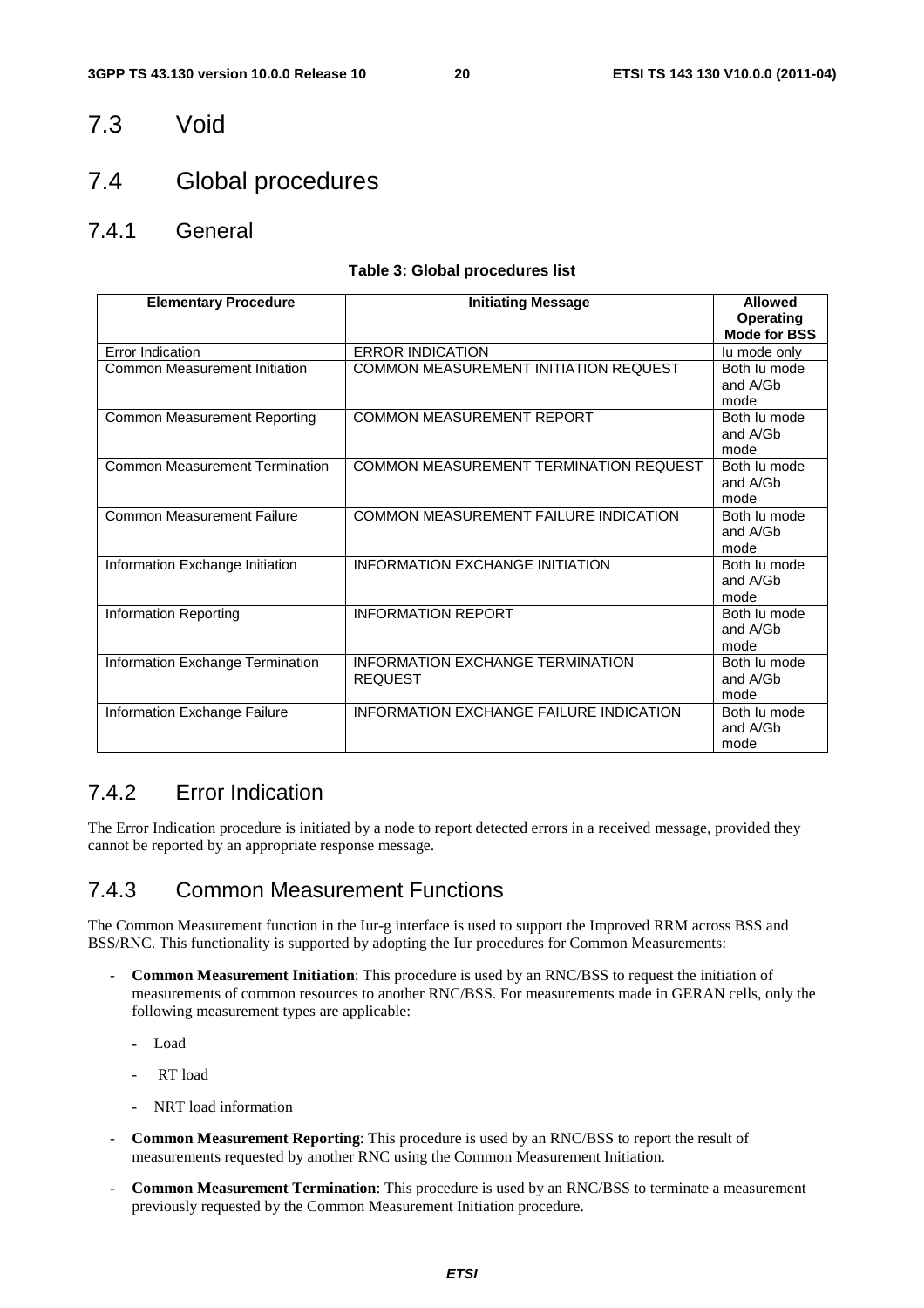- **Common Measurement Failure**: This procedure is used by an RNC/BSS to notify another RNC/BSS that a measurement previously requested by the Common Measurement Initiation procedure can no longer be reported.

#### 7.4.4 Information Exchange Functions

This Information Exchange functions are used to initiate, maintain and terminate information exchange between two RNC/BSS nodes. This functionality is supported by adopting the Iur procedures for Information Exchange:

- **Information Exchange Initiation:** This procedure is used by a BSS/RNC to request the initiation of an information exchange with another BSS/RNC. The procedure is initiated with an INFORMATION EXCHANGE INITIATION REQUEST message sent from BSS1 to BSS2/RNC2 or by RNC1 to BSS2. Upon reception, the BSS2/RNC2 shall provide the requested information according to the parameters given in the request.
- **Information Reporting:** This procedure is used by a BSS/RNC to report the result of information requested by another BSS/RNC using the Information Exchange Initiation.
- **Information Exchange Termination:** This procedure is used by a BSS/RNC to terminate the information exchange requested using the Information Exchange Initiation.
- **Information Exchange Failure:** This procedure is used by a BSS/RNC to notify another that the information exchange it previously requested using the Information Exchange Initiation can no longer be reported.

The information which can be requested on the Iur and Iur-g interfaces is shown in the table below marked with 'X'. For information which is not applicable on the Iur-g interface, the BSS shall regard the Information Exchange Initiation procedure as failed.

| <b>Information Type</b>    | <b>Interface</b> |       |  |
|----------------------------|------------------|-------|--|
|                            | lur              | lur-g |  |
| <b>IPDL Parameters</b>     |                  |       |  |
| <b>DGPS Corrections</b>    |                  |       |  |
| <b>GPS</b> Information     |                  |       |  |
| <b>Cell Capacity Class</b> |                  |       |  |

#### **Table 4: Allowed Information types on Iur and Iur-g interfaces**

Cell capacity class for GERAN cells is defined by the number of configured carriers in specific GERAN cells which ranges from integer 1 to 100. The value 1 shall indicate the minimum cell capacity and the value 100 shall indicate the maximum cell capacity.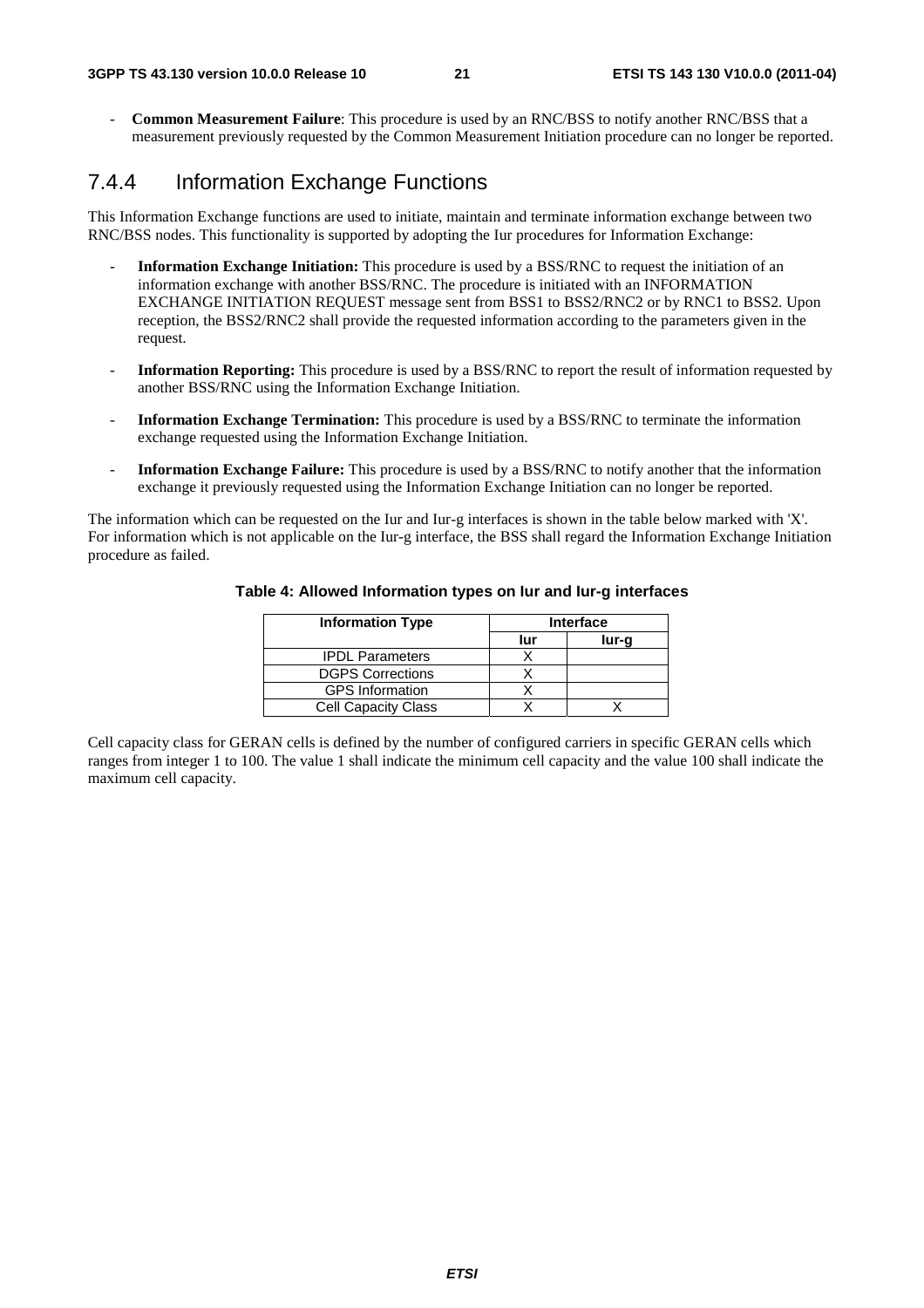# Annex A (Informative): Change history

| Date /       | <b>TSG Doc.</b> | <b>CR</b> | <b>Rev Subject/Comment</b>                                        | <b>New</b> |
|--------------|-----------------|-----------|-------------------------------------------------------------------|------------|
| <b>TSG#</b>  |                 |           |                                                                   |            |
| <b>GP-11</b> |                 |           | Conversion to Technical Specification based upon TR 43.930 v5.1.0 | 5.0.0      |
|              |                 |           |                                                                   |            |
| $GF-23$      |                 |           | Version for Release 6                                             | 6.0.0      |
| $GP-35$      |                 |           | Version for Release 7                                             | 7.0.0      |
| $GP-40$      |                 |           | Version for Release 8                                             | 8.0.0      |
| <b>GP-44</b> |                 |           | Version for Release 9                                             | 9.0.0      |
| GP-49        | IGP-11049310001 |           | Enhancements of lur-g interface                                   | 10.0.0     |